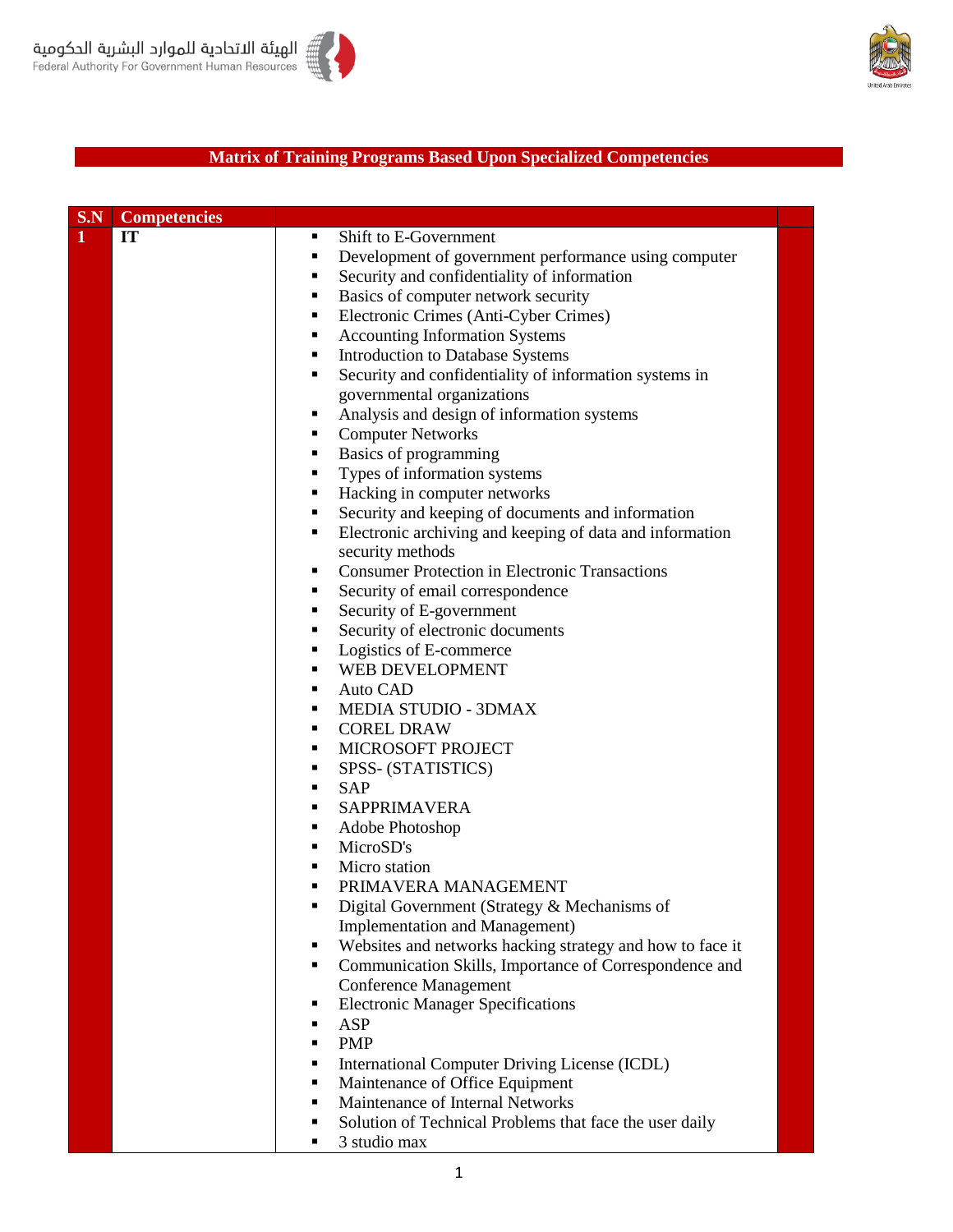

|                |                        | Adobe - fire works                                                   |
|----------------|------------------------|----------------------------------------------------------------------|
|                |                        | Adobe - fire effects                                                 |
|                |                        | SWisHmax                                                             |
|                |                        | Photoshop<br>п                                                       |
|                |                        | Cord draw<br>$\blacksquare$                                          |
|                |                        | $Network +$                                                          |
|                |                        | Network security<br>$\blacksquare$                                   |
|                |                        | Red hat Linux Essential<br>٠                                         |
|                |                        | <b>Information security Essentials</b><br>٠                          |
|                |                        | Wireless security. Wlan<br>٠                                         |
|                |                        | Oracle. Database. 11g. Introduction to SQL<br>$\blacksquare$         |
|                |                        | Oracle. Database. 11g. Program with PL / SQL<br>п                    |
|                |                        | Oracle. Database. 11g. Build internet application<br>п               |
|                |                        | Oracle. Database. 11g. Build reports<br>п                            |
|                |                        | <b>ICDL</b>                                                          |
|                |                        | Advanced data Access<br>$\blacksquare$                               |
| $\overline{2}$ | <b>Human Resources</b> | Human Resources Planning<br>٠                                        |
|                |                        | Assessment of human resources planning processes<br>٠                |
|                |                        | Job interviews and talent discovery<br>п                             |
|                |                        | Recruitment, development and retention of manpower<br>٠              |
|                |                        | <b>Career Empowerment Strategy</b><br>٠                              |
|                |                        | Organization and preparation of organizational structures and<br>٠   |
|                |                        | job descriptions                                                     |
|                |                        | Legal affairs in human resources management                          |
|                |                        | Rights and duties of employees under Human Resources Act<br>٠        |
|                |                        | Selection and Recruitment<br>٠                                       |
|                |                        | Preparation of Organizational Structures and Restructuring<br>٠      |
|                |                        | Management of Wages, Salaries and Bonuses<br>п                       |
|                |                        | Recent global trends in training<br>٠                                |
|                |                        | Methods and skills of on-the-job training<br>п                       |
|                |                        | <b>Sustainable Training and Development</b><br>п                     |
|                |                        | <b>Competencies of Effective Training Manager</b><br>Е               |
|                |                        | Methodologies of performance-oriented training<br>■                  |
|                |                        | Strategic planning for training departments<br>٠                     |
|                |                        | Integrated system for training of trainers and preparation of<br>п   |
|                |                        | training packages                                                    |
|                |                        | Applying total quality management in training systems                |
|                |                        | Preparation of training specialist and coordinator,                  |
|                |                        | Determination of training needs and methods of return                |
|                |                        | measurement                                                          |
|                |                        | Contemporary methods in managing and assessing job<br>٠              |
|                |                        | performance                                                          |
|                |                        | Strategies for preparation of Policies and Procedures of Career<br>٠ |
|                |                        | <b>Competencies Manual</b>                                           |
|                |                        | Training Policies Planning and Preparation of Training Plans<br>٠    |
|                |                        | Measurement of Training Return<br>٠                                  |
|                |                        | Modern methods of training based upon behavioral abilities<br>٠      |
|                |                        | Policies and procedures of interview, selection and<br>٠             |
|                |                        | appointment                                                          |
|                |                        | Assessment of career performance using balanced scorecard<br>٠       |
|                |                        | Preparation of personnel policies (leaves, violations and            |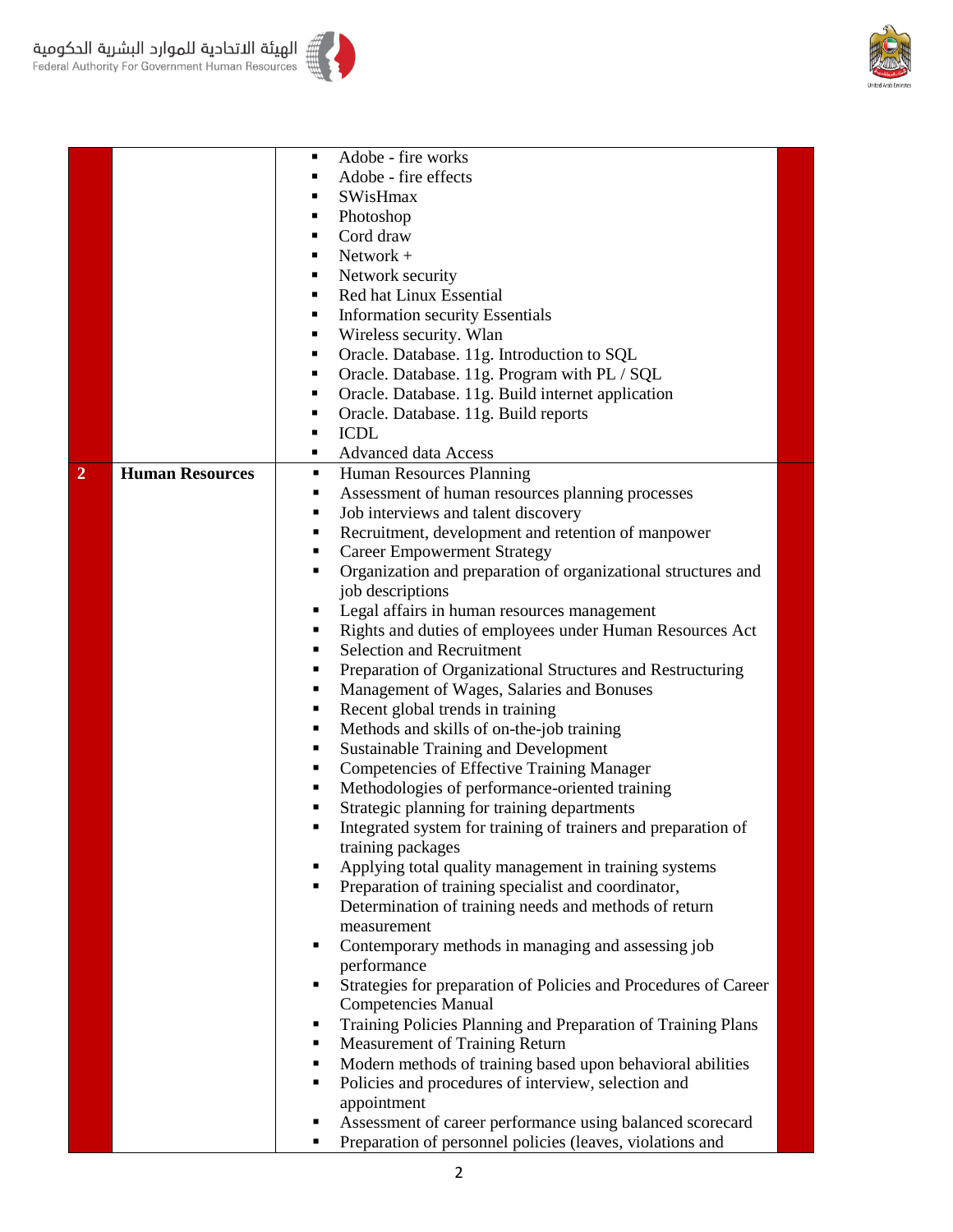



|   |                   | appointment)<br>Recent trends in administrative investigations in personnel<br>٠           |
|---|-------------------|--------------------------------------------------------------------------------------------|
|   |                   | affairs                                                                                    |
|   |                   | <b>Competencies and Career Development</b><br>٠                                            |
|   |                   | <b>Replacement and Succession Plans</b><br>٠                                               |
|   |                   | <b>Assessment of Training</b><br>٠                                                         |
|   |                   | Assessment and development of performance using Balanced<br>٠                              |
|   |                   | Scorecard and (SIX SIGMA) methodology                                                      |
|   |                   | Advanced tools and techniques used in re-engineering of<br>٠                               |
|   |                   | human resources                                                                            |
|   |                   | Performance assessment skills and staff performance<br>٠                                   |
|   |                   | improvement                                                                                |
|   |                   | Planning of career succession as per the concept of<br>٠                                   |
|   |                   | Competencies                                                                               |
|   |                   | Strategies for linking career path with the training path<br>٠                             |
|   |                   | Techniques used in the preparation of wages and incentives<br>٠                            |
|   |                   | using computer                                                                             |
|   |                   | Conducting interviews and appointments using CBM<br>٠                                      |
|   |                   | methodology                                                                                |
|   |                   | Qualification of human resources specialist<br>٠                                           |
|   |                   | Human Resources Professionals Program (SHRM) / First<br>٠                                  |
|   |                   | Level                                                                                      |
|   |                   | Human Resources Professionals Program (SHRM) /<br>٠                                        |
|   |                   | <b>Advanced Level</b>                                                                      |
|   |                   | Human Resources Professionals Program (CIPD)<br>٠<br>٠                                     |
|   |                   | How to prepare and build salary scale and organizational<br>structures                     |
|   |                   | Management of competency-based talent<br>٠                                                 |
|   |                   | Motivation of employees and achievement of excellence in<br>٠                              |
|   |                   | performance                                                                                |
| 3 | Finance &         | Certified Public Accountant CPA<br>٠                                                       |
|   | <b>Accounting</b> | Emirati Certified Public Accountant ECPA<br>٠                                              |
|   |                   | International Arab Certified Public Accountant IACPA<br>٠                                  |
|   |                   | <b>International Arab Certified Management Accountant</b><br>٠                             |
|   |                   | <b>IACMA</b>                                                                               |
|   |                   | Certified Management Accountant CMA<br>п                                                   |
|   |                   | Certified Public Accountant (CMA)<br>п                                                     |
|   |                   | Certified Internal Controls Auditor CICA<br>٠                                              |
|   |                   | Certified Cost Accountant CCA<br>٠                                                         |
|   |                   | <b>Financial Systems Controller CCS</b><br>٠                                               |
|   |                   | <b>Certified Financial Manager CFM</b><br>٠                                                |
|   |                   | <b>Certified Financial Counselor CFC</b><br>٠                                              |
|   |                   | <b>Chief Financial Officer CFO</b><br>٠                                                    |
|   |                   | Certificate of International Protection and Investment CISI -<br>٠                         |
|   |                   | Anti Money Laundering<br>Accounting skills in the preparation of financial statements<br>٠ |
|   |                   | and final accounts                                                                         |
|   |                   | Comprehensive system of strategic cost management<br>٠                                     |
|   |                   | Government Accounting and Auditing<br>٠                                                    |
|   |                   | Modern Fundamentals of Accounting and Budgeting for Non-<br>٠                              |
|   |                   | Accountants                                                                                |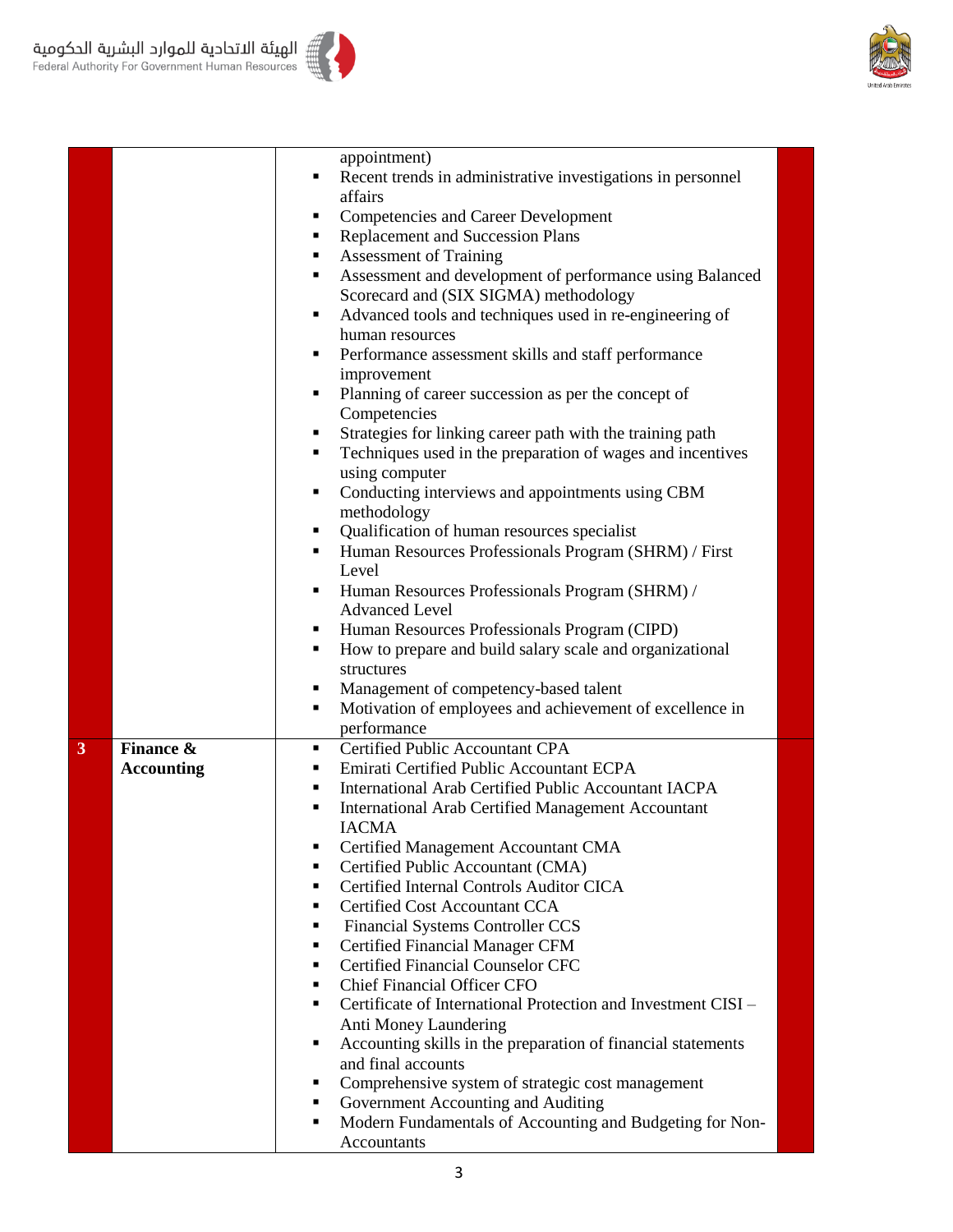



| ٠              | Modern techniques for detecting violations and financial fraud |
|----------------|----------------------------------------------------------------|
| ٠              | Detection of forgery of signatures, documents and papers       |
| ٠              | <b>Financial Statements in Islamic Banks</b>                   |
| ٠              | Strategic planning in banks                                    |
| ٠              | Professional banking executive secretary                       |
| ٠              | Application of Cost Determination Input based on ABC           |
|                | Activity                                                       |
| ٠              | Methods of financial analysis and decision making              |
| $\blacksquare$ | <b>Financial Feasibility Study</b>                             |
| $\blacksquare$ | Shift from the monetary principle to the principle of merit    |
| ٠              | Basics of financial reports review                             |
| ٠              | <b>Financial Accounting</b>                                    |
| ٠              | Preparation of operational budget for programs and             |
|                | performance                                                    |
| ٠              | preparing financial reports                                    |
| ٠              | <b>Accounting for Non-Accountants</b>                          |
| ٠              | Preparation of budget of program and performance in projects   |
| ٠              | Modern Financial Management                                    |
| ٠              | Strategies for current costs reduction                         |
| ٠              | Modern methods in financial auditing                           |
| . .            | Government accounting in non-profit organizations              |
| ٠              | Contemporary methods of forecasting, planning and              |
|                | budgeting                                                      |
| ٠              | Advanced financial analysis and applications to computer       |
| ٠              | <b>Cost Analysis and Decision Making</b>                       |
| ٠              | Inquiries about customer and Credit Risk Management            |
| $\blacksquare$ | <b>Investment Tools</b>                                        |
| ٠              | Technical Analysis of the Stock Exchange and Evaluation of     |
|                | <b>Investment Portfolios</b>                                   |
| ٠              | Analysis of Stock Exchange Markets                             |
| ٠              | projects Feasibility study                                     |
| ٠              | Preparation and feasibility study for small enterprises        |
| ٠              | Documentary credits and letters of guarantee                   |
| ٠              | Financial analysis of listed companies                         |
| ٠              | Modern methods in the management and analysis of banking       |
|                | credit risks                                                   |
| ٠              | Rationalization of government expenditure and transparency     |
|                | in budgeting                                                   |
| ٠              | Advanced Accounting: Financial Planning and Budgeting          |
| ٠              | Advanced Financial Management and Investment Risk              |
|                | Management                                                     |
| ٠              | System of accounting, accrual, assets and salaries in          |
|                | government departments                                         |
| ٠              | Modern International Skills for Internal Monitoring and        |
|                | Auditing                                                       |
| ٠              | Management of Liquidity and Payments                           |
| $\blacksquare$ | Effective financial management of stores, warehouses,          |
|                | Inventory analysis and stocktaking                             |
| ٠              | Managing portfolios and investment funds                       |
| ٠              | Reading and analysis of budgets and financial reports          |
|                |                                                                |

**Project Budgeting and Investment Feasibility Assessment**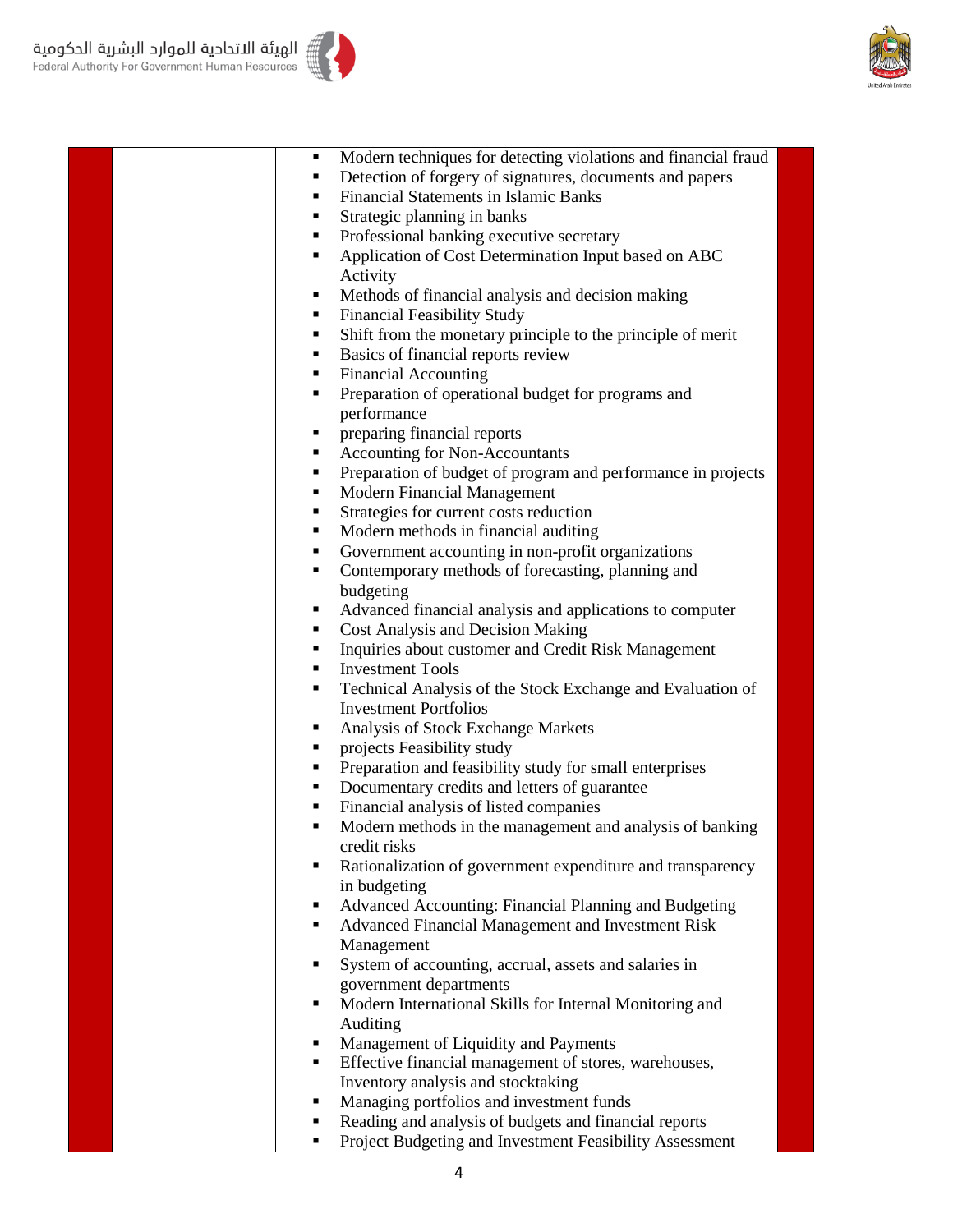



الهيئة الاتحادية للموارد البشرية الحكومية =<br>|Federal Authority For Government Human Resources

|   |                    | Ξ      | Development of professional performance of accountants and                                           |  |
|---|--------------------|--------|------------------------------------------------------------------------------------------------------|--|
|   |                    |        | auditors according to international standards                                                        |  |
|   |                    | ٠      | Cost accounting and administrative reports                                                           |  |
|   |                    | ٠      | Recent trends in financial planning                                                                  |  |
|   |                    | ٠      | Advanced strategies in auditing financial statements according                                       |  |
|   |                    |        | to international standards                                                                           |  |
|   |                    | ٠      | Internal audit and risk management                                                                   |  |
|   |                    |        | Applications of electronic accounting using computer                                                 |  |
|   |                    |        | strategies of Bidding evaluation and contracting skills                                              |  |
|   |                    | ٠      | Inventory control strategies and inventory systems                                                   |  |
|   |                    | ٠      | Processing of urgent purchase and supply orders                                                      |  |
|   |                    | ٠      | Control technology over stores and warehouses                                                        |  |
|   |                    | ٠      | Reduction of idle inventory by adopting zero defects policy                                          |  |
|   |                    |        | (industrial quality standards)                                                                       |  |
|   |                    | п      | inventory Planning and Control using computer                                                        |  |
|   |                    | п      | Logistic supply system                                                                               |  |
|   |                    | ٠      | Recent trends in procurement and contracts                                                           |  |
|   |                    | ٠      | Economics of procurement and storage                                                                 |  |
|   |                    | ٠      | systems of arrangement and classification of stores                                                  |  |
|   |                    | ٠      | Import and export procedures                                                                         |  |
|   |                    | ٠      | Selection of suppliers through the process of bids and offers                                        |  |
|   |                    | ٠      | Development of purchase and negotiation skills                                                       |  |
|   |                    |        | The art of negotiation with suppliers                                                                |  |
|   |                    | п      | Internal and external procurement laws and regulations                                               |  |
|   |                    | п      | Logistic management of materials according to Total Quality                                          |  |
|   |                    |        | Management input                                                                                     |  |
|   |                    | ٠      | Economics of interior design of stores                                                               |  |
|   |                    | ٠      | International Accounting Standards and its Practical                                                 |  |
|   |                    |        | Applications                                                                                         |  |
| 4 | Corporate          | ٠      | Creativity, innovation and handling with resistance to change                                        |  |
|   | <b>Development</b> | ٠      | Change Leadership: The 8-step change model                                                           |  |
|   |                    | Ξ      | Leadership of Corporate Innovation                                                                   |  |
|   |                    | п      | Leadership & Influencing Skills                                                                      |  |
|   |                    |        | Administrative Leadership                                                                            |  |
|   |                    |        | <b>Strategic Change</b>                                                                              |  |
|   |                    |        | <b>Transformational Leadership</b>                                                                   |  |
|   |                    | п      | <b>Institutional Excellence Methodologies</b>                                                        |  |
|   |                    | ٠      | Excellence in performance management seen from a                                                     |  |
|   |                    |        | comprehensive quality perspective                                                                    |  |
|   |                    | п      | Planning, Monitoring and Performance Assessment                                                      |  |
|   |                    | ٠      | Advanced Management Excellence and Creative Innovation                                               |  |
|   |                    | ٠      | Creative vision for formulating goals and developing strategic                                       |  |
|   |                    |        | plans                                                                                                |  |
|   |                    | ٠      | Preparation of the competencies dictionary                                                           |  |
|   |                    | ٠      | <b>Assessment by Using Competencies</b>                                                              |  |
|   |                    |        |                                                                                                      |  |
|   |                    | ٠      |                                                                                                      |  |
|   |                    | ٠      | <b>Balanced Scorecard Strategies</b>                                                                 |  |
|   |                    |        | European Standards for Excellence Awards                                                             |  |
|   |                    | п<br>٠ | Translating strategic plans into operational plans                                                   |  |
|   |                    |        | <b>Internal Assessor for Institutional Excellence</b>                                                |  |
|   |                    | ٠      | Criteria for Institutional Excellence Awards<br>The 8-factors for establishing a sustainable quality |  |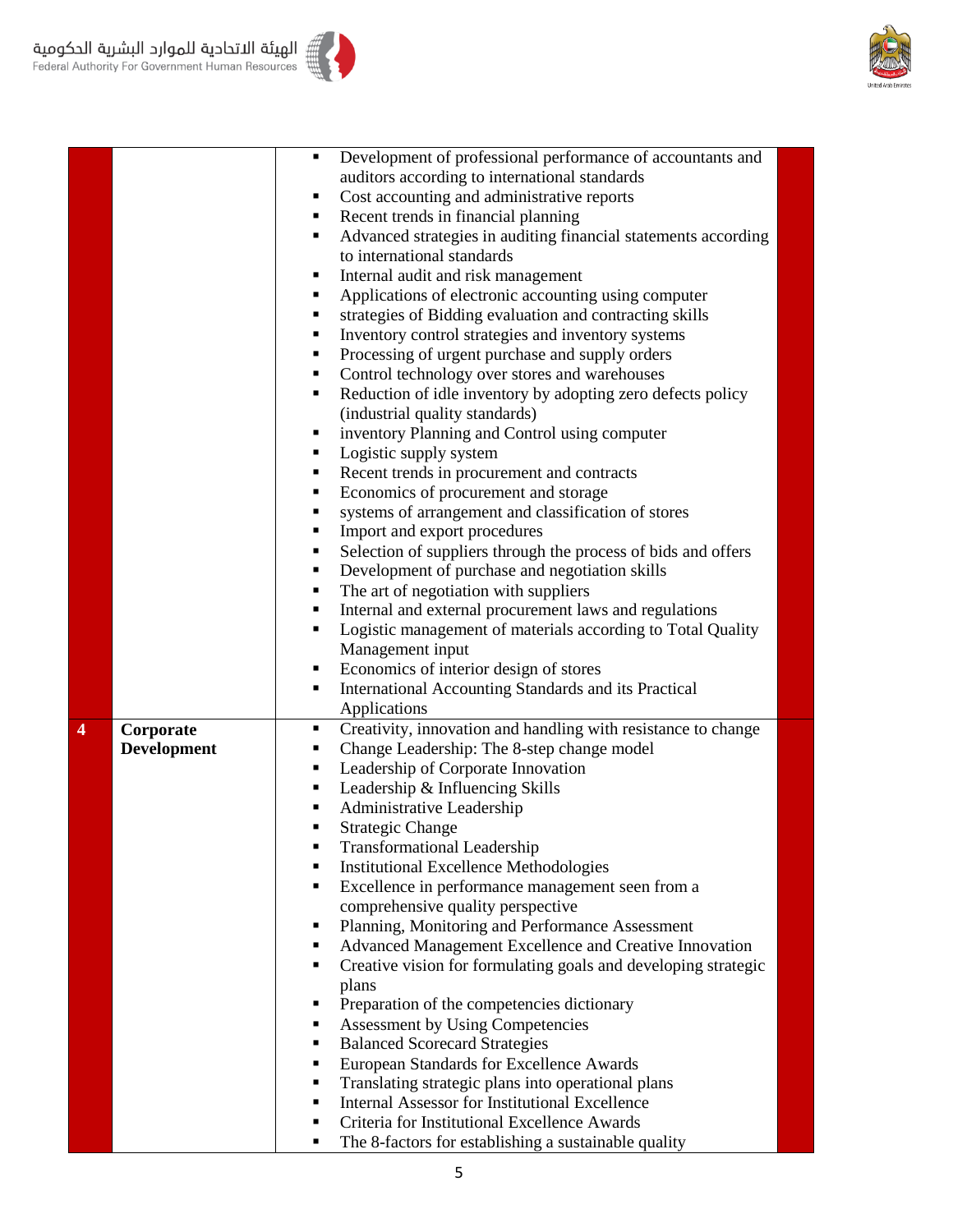

|   |                         | management system                                                    |
|---|-------------------------|----------------------------------------------------------------------|
|   |                         | Strategic planning using Balanced Scorecard BSC<br>п                 |
|   |                         | methodology                                                          |
|   |                         | Digital Technology in Total Quality Management TQM<br>Ξ              |
|   |                         |                                                                      |
|   |                         | TQM and its modern applications in organizations                     |
|   |                         | Basics of applying the balanced performance measurement<br>٠         |
|   |                         | system and its impact on quality                                     |
|   |                         | <b>Quality Control Reporting Skills</b><br>٠                         |
|   |                         | ISO 31000 risk management system according to ISO<br>٠               |
|   |                         | standards                                                            |
|   |                         | ISO 9001 qualifying institutions to obtain ISO certification<br>Ξ    |
|   |                         | Quality Management Strategies and SIX SIGMA Applications<br>п        |
|   |                         | Preparation of quality assessment policies & procedures guide<br>Ξ   |
|   |                         | in institutions and organizations                                    |
|   |                         | The integrated guide in the international Standard<br>٠              |
|   |                         | Specifications according to ISO 9001                                 |
|   |                         | Data design skills and information collection $\&$ analysis<br>٠     |
|   |                         | Formulation of questionnaires and opinion polls<br>п                 |
|   |                         | Measurement of customer satisfaction                                 |
|   |                         | Management of customer expectations<br>٠                             |
|   |                         | <b>Customer Relationship Management CRM</b><br>٠                     |
| 5 | Audit &                 | Certified Public Accountant & Auditor CPAA<br>٠                      |
|   | Governance              | Certified Professional Internal Auditor CPIA<br>٠                    |
|   |                         | Certified Professional Senior Auditor CPSA<br>٠                      |
|   |                         | ٠                                                                    |
|   |                         | Certified Audit Manager CAM<br>Ξ                                     |
|   |                         | Scheduling the measures for financial cost control                   |
|   |                         | Modern methods of Auditing using analytical procedures<br>Ξ          |
|   |                         | Auditor's Strategic Role in the management of internal crises<br>٠   |
|   |                         | Recent Trends in Internal & Financial Audit<br>٠                     |
|   |                         | Strategies for simplifying the financial audit through the<br>Ξ      |
|   |                         | indicators of financial report                                       |
|   |                         | International Standards for Internal Auditing and Monitoring<br>٠    |
|   |                         | Strategies for preparing and monitoring the implementation of<br>٠   |
|   |                         | budgets and analysis of deviations                                   |
|   |                         | Diploma in the development of internal auditor's professional        |
|   |                         | performance and the preparation skills of the internal auditor's     |
|   |                         | report                                                               |
|   |                         | Intellectual property & trademarks laws<br>٠                         |
|   |                         | Trademarks- the concept, importance and registration<br>٠            |
|   |                         | procedures                                                           |
|   |                         | Patents<br>٠                                                         |
|   |                         | Protection of intellectual property on the Internet<br>٠             |
|   |                         | Arbitration in Intellectual Property Disputes<br>٠                   |
|   |                         | Trade-Related Aspects of Intellectual Property Rights<br>٠           |
|   |                         | (TRIPS)                                                              |
|   |                         | International treaties and conventions on intellectual property<br>п |
|   |                         | Intellectual property and E-Commerce<br>٠                            |
|   |                         | The concept, definition and evolution of intellectual property<br>٠  |
|   |                         | Patent Cooperation Treaty (PCT)<br>٠                                 |
| 6 | <b>Support Services</b> | Modern Office management<br>٠                                        |
|   |                         | Secretarial and Office Management<br>٠                               |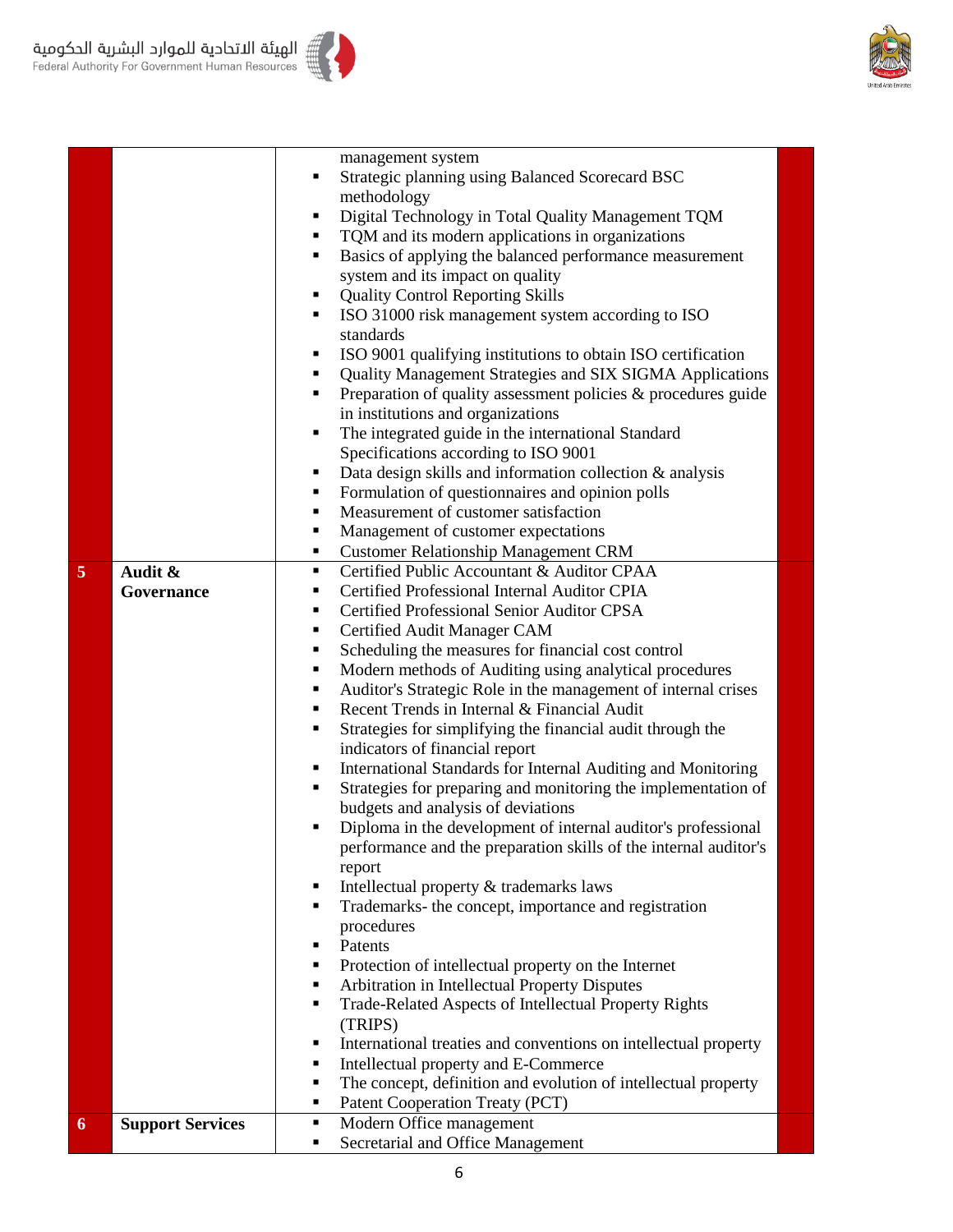

|   |                  |   | Office management and secretarial works                       |  |
|---|------------------|---|---------------------------------------------------------------|--|
|   |                  |   | Advanced secretarial and electronic archiving skills          |  |
|   |                  |   | Skills in successful meeting management and decision          |  |
|   |                  |   | implementation                                                |  |
|   |                  |   | Etiquette skills and dealing with VIPs                        |  |
|   |                  |   | Skills in writing and drafting correspondence and reports     |  |
|   |                  |   | Etiquette, protocol and the art of dealing with people        |  |
|   |                  |   | Rules on handling incoming and outgoing telephone calls       |  |
|   |                  |   | Organization of meetings and committees                       |  |
|   |                  |   | The course of modern trends in procurement and warehouses     |  |
|   |                  |   | Excellence in procurement, bidding and purchasing             |  |
|   |                  |   | negotiation                                                   |  |
|   |                  |   | Negotiation and assessment of supplier performance            |  |
|   |                  |   | Total quality in the management of procurement and            |  |
|   |                  |   | warehouses and MPA system                                     |  |
|   |                  | п | Government procurement and tendering systems                  |  |
|   |                  |   | Excellence in purchasing management and negotiation           |  |
|   |                  |   | Effective management of warehouses, stores, inventory         |  |
|   |                  |   | analysis and stocktaking                                      |  |
|   |                  |   | Management of Procurement and Warehouses                      |  |
|   |                  |   | Management of Procurement and Warehouses, logistics and       |  |
|   |                  |   | supply chains                                                 |  |
|   |                  |   | Skills in warehouse management and inventory control          |  |
|   |                  |   | Procurement systems, tendering and contract management        |  |
|   |                  |   | Negotiation on and execution of contracts and tenders         |  |
|   |                  | ٠ | Implementation of contracts                                   |  |
| 7 | Legal & Judicial | ٠ | Skills and Techniques of Contract Drafting                    |  |
|   |                  | ٠ | Governing Rules on Contracts and Common Mistakes              |  |
|   |                  | ٠ | Preparation of legal forms for real estate investments        |  |
|   |                  |   | Settlement of disputes arising from administrative contracts  |  |
|   |                  |   | and tenders                                                   |  |
|   |                  |   | International Arbitration Rules on Commercial and             |  |
|   |                  |   | <b>Investment Disputes</b>                                    |  |
|   |                  |   | Employment Contracts - procedural problems and legal          |  |
|   |                  |   | solutions                                                     |  |
|   |                  |   | Legal procedures against cybercrimes                          |  |
|   |                  |   | Technical fundamentals for drafting the legal memorandums     |  |
|   |                  |   | & statements                                                  |  |
|   |                  | ٠ | International standards in the preparation, drafting and      |  |
|   |                  |   | submission of administrative decisions                        |  |
|   |                  | п | Recent trends in administrative investigations and control of |  |
|   |                  |   | administrative corruption                                     |  |
|   |                  | п | Legal rules for international tenders and auctions            |  |
|   |                  |   | Technical skills and controls for electronic investigation in |  |
|   |                  |   | criminal matters                                              |  |
|   |                  |   | Recent trends in administrative investigations                |  |
|   |                  |   | Legal aspects of public and private employment                |  |
|   |                  | ٠ | Development of legal and advisory skills                      |  |
|   |                  |   | Drafting the legal regulations and write memorandums          |  |
|   |                  |   | Art of Legal Drafting                                         |  |
|   |                  |   |                                                               |  |
|   |                  |   | Employment Contracts (procedural problems and legal           |  |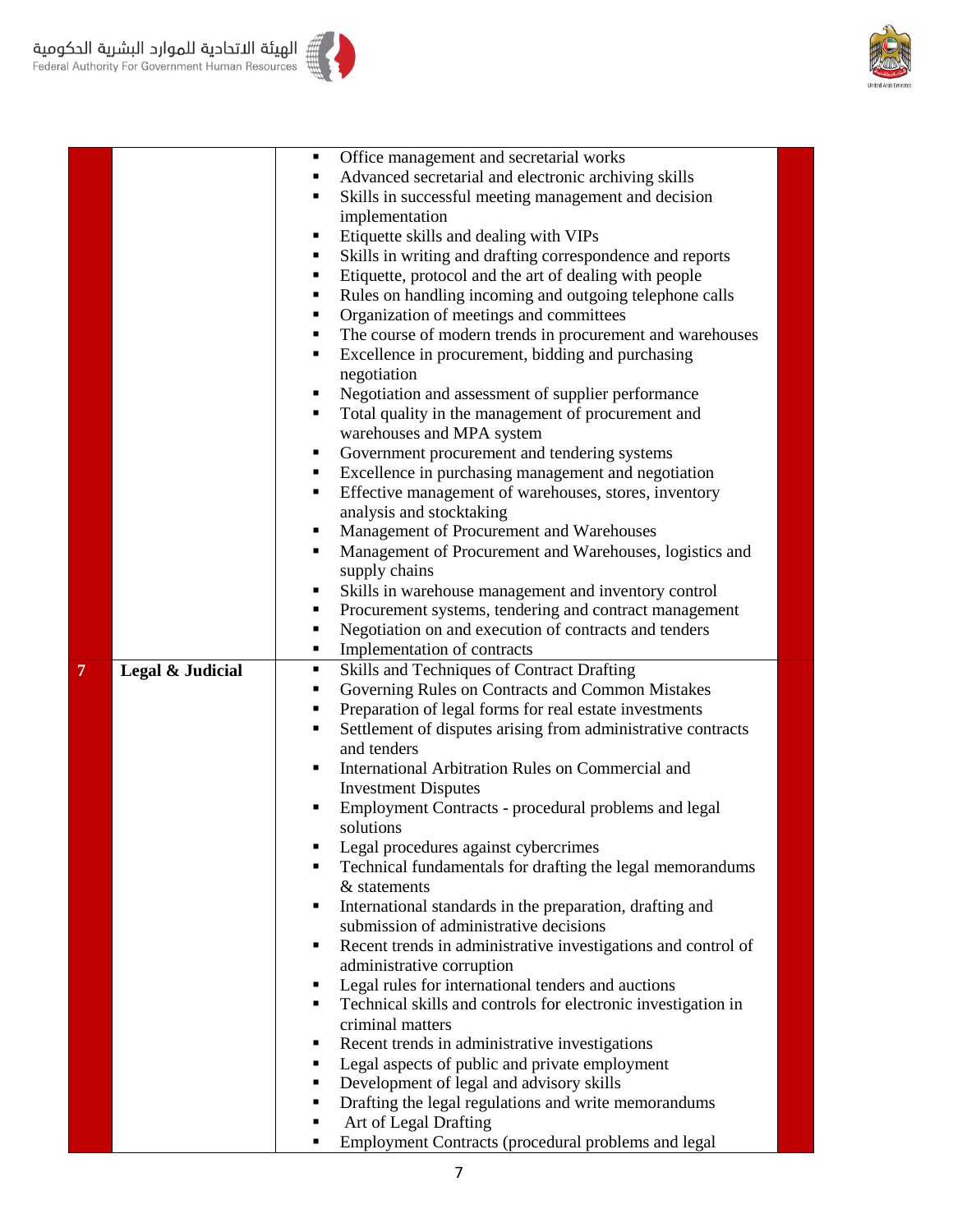



| 8  | Political &               | ٠                                                                                                                                                                                                                                                                                                                                                                                                                                                                                                                                                                                                                                                                                                                                                                                                                                                                                                                                                                                                                                                                                                                                                                                                                                                                                                                                                                                                                                                                                                                                                                                                                                                                                                                                                                                                                                                                                                                                                                                                                                                                                                                                                                 |  |  |
|----|---------------------------|-------------------------------------------------------------------------------------------------------------------------------------------------------------------------------------------------------------------------------------------------------------------------------------------------------------------------------------------------------------------------------------------------------------------------------------------------------------------------------------------------------------------------------------------------------------------------------------------------------------------------------------------------------------------------------------------------------------------------------------------------------------------------------------------------------------------------------------------------------------------------------------------------------------------------------------------------------------------------------------------------------------------------------------------------------------------------------------------------------------------------------------------------------------------------------------------------------------------------------------------------------------------------------------------------------------------------------------------------------------------------------------------------------------------------------------------------------------------------------------------------------------------------------------------------------------------------------------------------------------------------------------------------------------------------------------------------------------------------------------------------------------------------------------------------------------------------------------------------------------------------------------------------------------------------------------------------------------------------------------------------------------------------------------------------------------------------------------------------------------------------------------------------------------------|--|--|
|    | <b>Diplomatic</b>         | ٠                                                                                                                                                                                                                                                                                                                                                                                                                                                                                                                                                                                                                                                                                                                                                                                                                                                                                                                                                                                                                                                                                                                                                                                                                                                                                                                                                                                                                                                                                                                                                                                                                                                                                                                                                                                                                                                                                                                                                                                                                                                                                                                                                                 |  |  |
|    |                           | solutions)<br>Protocol and etiquette skills<br>Public policy analysis skills<br>Skills of dealing with VIPs<br>٠<br>Skills of dealing with international mechanisms for human<br>٠<br>rights protection<br><b>Negotiation Skills</b><br>п<br>Competitive advantages of UAE<br>٠<br>Communication and cultural awareness<br>٠<br>Mediation and Compromise<br>٠<br>Strategic thinking and scenario planning<br>٠<br>Research & Analysis<br>٠<br>Diplomatic Writing in Arabic<br>٠<br>Diplomatic Writing in English<br>٠<br>International law and organizations<br>٠<br>Modern history and contemporary policy in the Middle East<br>٠<br><b>International Political Economy</b><br>٠<br><b>Political Analysis</b><br>٠<br><b>Economic Analysis</b><br>٠<br>Preparation of specialized diplomatic correspondence<br>٠<br>Management of Refugee Crises<br>٠<br>Humanitarian Crisis Management<br>٠<br>Digital Media and Politics<br>٠<br>Diplomatic Relations from an Islamic Perspective<br>٠<br>Diplomatic Immunity<br>٠<br>Diplomatic and Consular Organization<br>٠<br>Preaching and guidance skills for Beginners<br>٠<br>Preaching and guidance skills for Seniors<br>٠<br>Rehabilitation of preachers and guides<br>٠<br>Rehabilitation of family reformers<br>٠<br>Rehabilitation of social reformers<br>٠<br>Rehabilitation of Imams and mosque preachers<br>٠<br>Rehabilitation of Waqf Department staff<br>٠<br>Rehabilitation of Zakat & Charity Department staff<br>٠<br>Rehabilitation of Waqf Investment staff<br>٠<br>Rehabilitation the supervisory staff of charities and religious<br>п<br>organizations<br>Skills of dealing with the community<br>٠<br>Skills of Quran Teachers / Beginners<br>٠<br><b>Advanced Skills of Quran Teachers</b><br>٠<br>Tajwid<br>٠<br>Skills of Interpretation of the Quran / Beginners<br>٠<br>Skills of Interpretation of the Quran / Seniors<br>٠<br>Hadith / verification and authentication<br>٠<br>Arabic language for non-native speakers<br>٠<br>Dealing with the newcomers to Islam<br>٠<br>Skills of Da'wa - Invocation<br>٠<br>Management of charitable and religious centers and<br>٠<br>organizations |  |  |
|    |                           |                                                                                                                                                                                                                                                                                                                                                                                                                                                                                                                                                                                                                                                                                                                                                                                                                                                                                                                                                                                                                                                                                                                                                                                                                                                                                                                                                                                                                                                                                                                                                                                                                                                                                                                                                                                                                                                                                                                                                                                                                                                                                                                                                                   |  |  |
|    |                           |                                                                                                                                                                                                                                                                                                                                                                                                                                                                                                                                                                                                                                                                                                                                                                                                                                                                                                                                                                                                                                                                                                                                                                                                                                                                                                                                                                                                                                                                                                                                                                                                                                                                                                                                                                                                                                                                                                                                                                                                                                                                                                                                                                   |  |  |
|    |                           |                                                                                                                                                                                                                                                                                                                                                                                                                                                                                                                                                                                                                                                                                                                                                                                                                                                                                                                                                                                                                                                                                                                                                                                                                                                                                                                                                                                                                                                                                                                                                                                                                                                                                                                                                                                                                                                                                                                                                                                                                                                                                                                                                                   |  |  |
|    |                           |                                                                                                                                                                                                                                                                                                                                                                                                                                                                                                                                                                                                                                                                                                                                                                                                                                                                                                                                                                                                                                                                                                                                                                                                                                                                                                                                                                                                                                                                                                                                                                                                                                                                                                                                                                                                                                                                                                                                                                                                                                                                                                                                                                   |  |  |
|    |                           |                                                                                                                                                                                                                                                                                                                                                                                                                                                                                                                                                                                                                                                                                                                                                                                                                                                                                                                                                                                                                                                                                                                                                                                                                                                                                                                                                                                                                                                                                                                                                                                                                                                                                                                                                                                                                                                                                                                                                                                                                                                                                                                                                                   |  |  |
|    |                           |                                                                                                                                                                                                                                                                                                                                                                                                                                                                                                                                                                                                                                                                                                                                                                                                                                                                                                                                                                                                                                                                                                                                                                                                                                                                                                                                                                                                                                                                                                                                                                                                                                                                                                                                                                                                                                                                                                                                                                                                                                                                                                                                                                   |  |  |
|    |                           |                                                                                                                                                                                                                                                                                                                                                                                                                                                                                                                                                                                                                                                                                                                                                                                                                                                                                                                                                                                                                                                                                                                                                                                                                                                                                                                                                                                                                                                                                                                                                                                                                                                                                                                                                                                                                                                                                                                                                                                                                                                                                                                                                                   |  |  |
|    |                           |                                                                                                                                                                                                                                                                                                                                                                                                                                                                                                                                                                                                                                                                                                                                                                                                                                                                                                                                                                                                                                                                                                                                                                                                                                                                                                                                                                                                                                                                                                                                                                                                                                                                                                                                                                                                                                                                                                                                                                                                                                                                                                                                                                   |  |  |
|    |                           |                                                                                                                                                                                                                                                                                                                                                                                                                                                                                                                                                                                                                                                                                                                                                                                                                                                                                                                                                                                                                                                                                                                                                                                                                                                                                                                                                                                                                                                                                                                                                                                                                                                                                                                                                                                                                                                                                                                                                                                                                                                                                                                                                                   |  |  |
|    |                           |                                                                                                                                                                                                                                                                                                                                                                                                                                                                                                                                                                                                                                                                                                                                                                                                                                                                                                                                                                                                                                                                                                                                                                                                                                                                                                                                                                                                                                                                                                                                                                                                                                                                                                                                                                                                                                                                                                                                                                                                                                                                                                                                                                   |  |  |
|    |                           |                                                                                                                                                                                                                                                                                                                                                                                                                                                                                                                                                                                                                                                                                                                                                                                                                                                                                                                                                                                                                                                                                                                                                                                                                                                                                                                                                                                                                                                                                                                                                                                                                                                                                                                                                                                                                                                                                                                                                                                                                                                                                                                                                                   |  |  |
|    |                           |                                                                                                                                                                                                                                                                                                                                                                                                                                                                                                                                                                                                                                                                                                                                                                                                                                                                                                                                                                                                                                                                                                                                                                                                                                                                                                                                                                                                                                                                                                                                                                                                                                                                                                                                                                                                                                                                                                                                                                                                                                                                                                                                                                   |  |  |
|    |                           |                                                                                                                                                                                                                                                                                                                                                                                                                                                                                                                                                                                                                                                                                                                                                                                                                                                                                                                                                                                                                                                                                                                                                                                                                                                                                                                                                                                                                                                                                                                                                                                                                                                                                                                                                                                                                                                                                                                                                                                                                                                                                                                                                                   |  |  |
|    |                           |                                                                                                                                                                                                                                                                                                                                                                                                                                                                                                                                                                                                                                                                                                                                                                                                                                                                                                                                                                                                                                                                                                                                                                                                                                                                                                                                                                                                                                                                                                                                                                                                                                                                                                                                                                                                                                                                                                                                                                                                                                                                                                                                                                   |  |  |
|    |                           |                                                                                                                                                                                                                                                                                                                                                                                                                                                                                                                                                                                                                                                                                                                                                                                                                                                                                                                                                                                                                                                                                                                                                                                                                                                                                                                                                                                                                                                                                                                                                                                                                                                                                                                                                                                                                                                                                                                                                                                                                                                                                                                                                                   |  |  |
|    |                           |                                                                                                                                                                                                                                                                                                                                                                                                                                                                                                                                                                                                                                                                                                                                                                                                                                                                                                                                                                                                                                                                                                                                                                                                                                                                                                                                                                                                                                                                                                                                                                                                                                                                                                                                                                                                                                                                                                                                                                                                                                                                                                                                                                   |  |  |
|    |                           |                                                                                                                                                                                                                                                                                                                                                                                                                                                                                                                                                                                                                                                                                                                                                                                                                                                                                                                                                                                                                                                                                                                                                                                                                                                                                                                                                                                                                                                                                                                                                                                                                                                                                                                                                                                                                                                                                                                                                                                                                                                                                                                                                                   |  |  |
|    |                           |                                                                                                                                                                                                                                                                                                                                                                                                                                                                                                                                                                                                                                                                                                                                                                                                                                                                                                                                                                                                                                                                                                                                                                                                                                                                                                                                                                                                                                                                                                                                                                                                                                                                                                                                                                                                                                                                                                                                                                                                                                                                                                                                                                   |  |  |
|    |                           |                                                                                                                                                                                                                                                                                                                                                                                                                                                                                                                                                                                                                                                                                                                                                                                                                                                                                                                                                                                                                                                                                                                                                                                                                                                                                                                                                                                                                                                                                                                                                                                                                                                                                                                                                                                                                                                                                                                                                                                                                                                                                                                                                                   |  |  |
|    |                           |                                                                                                                                                                                                                                                                                                                                                                                                                                                                                                                                                                                                                                                                                                                                                                                                                                                                                                                                                                                                                                                                                                                                                                                                                                                                                                                                                                                                                                                                                                                                                                                                                                                                                                                                                                                                                                                                                                                                                                                                                                                                                                                                                                   |  |  |
|    |                           |                                                                                                                                                                                                                                                                                                                                                                                                                                                                                                                                                                                                                                                                                                                                                                                                                                                                                                                                                                                                                                                                                                                                                                                                                                                                                                                                                                                                                                                                                                                                                                                                                                                                                                                                                                                                                                                                                                                                                                                                                                                                                                                                                                   |  |  |
|    |                           |                                                                                                                                                                                                                                                                                                                                                                                                                                                                                                                                                                                                                                                                                                                                                                                                                                                                                                                                                                                                                                                                                                                                                                                                                                                                                                                                                                                                                                                                                                                                                                                                                                                                                                                                                                                                                                                                                                                                                                                                                                                                                                                                                                   |  |  |
| 9  | <b>Religious</b>          |                                                                                                                                                                                                                                                                                                                                                                                                                                                                                                                                                                                                                                                                                                                                                                                                                                                                                                                                                                                                                                                                                                                                                                                                                                                                                                                                                                                                                                                                                                                                                                                                                                                                                                                                                                                                                                                                                                                                                                                                                                                                                                                                                                   |  |  |
|    |                           |                                                                                                                                                                                                                                                                                                                                                                                                                                                                                                                                                                                                                                                                                                                                                                                                                                                                                                                                                                                                                                                                                                                                                                                                                                                                                                                                                                                                                                                                                                                                                                                                                                                                                                                                                                                                                                                                                                                                                                                                                                                                                                                                                                   |  |  |
|    |                           |                                                                                                                                                                                                                                                                                                                                                                                                                                                                                                                                                                                                                                                                                                                                                                                                                                                                                                                                                                                                                                                                                                                                                                                                                                                                                                                                                                                                                                                                                                                                                                                                                                                                                                                                                                                                                                                                                                                                                                                                                                                                                                                                                                   |  |  |
|    |                           |                                                                                                                                                                                                                                                                                                                                                                                                                                                                                                                                                                                                                                                                                                                                                                                                                                                                                                                                                                                                                                                                                                                                                                                                                                                                                                                                                                                                                                                                                                                                                                                                                                                                                                                                                                                                                                                                                                                                                                                                                                                                                                                                                                   |  |  |
|    |                           |                                                                                                                                                                                                                                                                                                                                                                                                                                                                                                                                                                                                                                                                                                                                                                                                                                                                                                                                                                                                                                                                                                                                                                                                                                                                                                                                                                                                                                                                                                                                                                                                                                                                                                                                                                                                                                                                                                                                                                                                                                                                                                                                                                   |  |  |
|    |                           |                                                                                                                                                                                                                                                                                                                                                                                                                                                                                                                                                                                                                                                                                                                                                                                                                                                                                                                                                                                                                                                                                                                                                                                                                                                                                                                                                                                                                                                                                                                                                                                                                                                                                                                                                                                                                                                                                                                                                                                                                                                                                                                                                                   |  |  |
|    |                           |                                                                                                                                                                                                                                                                                                                                                                                                                                                                                                                                                                                                                                                                                                                                                                                                                                                                                                                                                                                                                                                                                                                                                                                                                                                                                                                                                                                                                                                                                                                                                                                                                                                                                                                                                                                                                                                                                                                                                                                                                                                                                                                                                                   |  |  |
|    |                           |                                                                                                                                                                                                                                                                                                                                                                                                                                                                                                                                                                                                                                                                                                                                                                                                                                                                                                                                                                                                                                                                                                                                                                                                                                                                                                                                                                                                                                                                                                                                                                                                                                                                                                                                                                                                                                                                                                                                                                                                                                                                                                                                                                   |  |  |
|    |                           |                                                                                                                                                                                                                                                                                                                                                                                                                                                                                                                                                                                                                                                                                                                                                                                                                                                                                                                                                                                                                                                                                                                                                                                                                                                                                                                                                                                                                                                                                                                                                                                                                                                                                                                                                                                                                                                                                                                                                                                                                                                                                                                                                                   |  |  |
|    |                           |                                                                                                                                                                                                                                                                                                                                                                                                                                                                                                                                                                                                                                                                                                                                                                                                                                                                                                                                                                                                                                                                                                                                                                                                                                                                                                                                                                                                                                                                                                                                                                                                                                                                                                                                                                                                                                                                                                                                                                                                                                                                                                                                                                   |  |  |
|    |                           |                                                                                                                                                                                                                                                                                                                                                                                                                                                                                                                                                                                                                                                                                                                                                                                                                                                                                                                                                                                                                                                                                                                                                                                                                                                                                                                                                                                                                                                                                                                                                                                                                                                                                                                                                                                                                                                                                                                                                                                                                                                                                                                                                                   |  |  |
|    |                           |                                                                                                                                                                                                                                                                                                                                                                                                                                                                                                                                                                                                                                                                                                                                                                                                                                                                                                                                                                                                                                                                                                                                                                                                                                                                                                                                                                                                                                                                                                                                                                                                                                                                                                                                                                                                                                                                                                                                                                                                                                                                                                                                                                   |  |  |
|    |                           |                                                                                                                                                                                                                                                                                                                                                                                                                                                                                                                                                                                                                                                                                                                                                                                                                                                                                                                                                                                                                                                                                                                                                                                                                                                                                                                                                                                                                                                                                                                                                                                                                                                                                                                                                                                                                                                                                                                                                                                                                                                                                                                                                                   |  |  |
|    |                           |                                                                                                                                                                                                                                                                                                                                                                                                                                                                                                                                                                                                                                                                                                                                                                                                                                                                                                                                                                                                                                                                                                                                                                                                                                                                                                                                                                                                                                                                                                                                                                                                                                                                                                                                                                                                                                                                                                                                                                                                                                                                                                                                                                   |  |  |
|    |                           |                                                                                                                                                                                                                                                                                                                                                                                                                                                                                                                                                                                                                                                                                                                                                                                                                                                                                                                                                                                                                                                                                                                                                                                                                                                                                                                                                                                                                                                                                                                                                                                                                                                                                                                                                                                                                                                                                                                                                                                                                                                                                                                                                                   |  |  |
|    |                           |                                                                                                                                                                                                                                                                                                                                                                                                                                                                                                                                                                                                                                                                                                                                                                                                                                                                                                                                                                                                                                                                                                                                                                                                                                                                                                                                                                                                                                                                                                                                                                                                                                                                                                                                                                                                                                                                                                                                                                                                                                                                                                                                                                   |  |  |
|    |                           |                                                                                                                                                                                                                                                                                                                                                                                                                                                                                                                                                                                                                                                                                                                                                                                                                                                                                                                                                                                                                                                                                                                                                                                                                                                                                                                                                                                                                                                                                                                                                                                                                                                                                                                                                                                                                                                                                                                                                                                                                                                                                                                                                                   |  |  |
|    |                           |                                                                                                                                                                                                                                                                                                                                                                                                                                                                                                                                                                                                                                                                                                                                                                                                                                                                                                                                                                                                                                                                                                                                                                                                                                                                                                                                                                                                                                                                                                                                                                                                                                                                                                                                                                                                                                                                                                                                                                                                                                                                                                                                                                   |  |  |
|    |                           |                                                                                                                                                                                                                                                                                                                                                                                                                                                                                                                                                                                                                                                                                                                                                                                                                                                                                                                                                                                                                                                                                                                                                                                                                                                                                                                                                                                                                                                                                                                                                                                                                                                                                                                                                                                                                                                                                                                                                                                                                                                                                                                                                                   |  |  |
|    |                           |                                                                                                                                                                                                                                                                                                                                                                                                                                                                                                                                                                                                                                                                                                                                                                                                                                                                                                                                                                                                                                                                                                                                                                                                                                                                                                                                                                                                                                                                                                                                                                                                                                                                                                                                                                                                                                                                                                                                                                                                                                                                                                                                                                   |  |  |
|    |                           |                                                                                                                                                                                                                                                                                                                                                                                                                                                                                                                                                                                                                                                                                                                                                                                                                                                                                                                                                                                                                                                                                                                                                                                                                                                                                                                                                                                                                                                                                                                                                                                                                                                                                                                                                                                                                                                                                                                                                                                                                                                                                                                                                                   |  |  |
|    |                           |                                                                                                                                                                                                                                                                                                                                                                                                                                                                                                                                                                                                                                                                                                                                                                                                                                                                                                                                                                                                                                                                                                                                                                                                                                                                                                                                                                                                                                                                                                                                                                                                                                                                                                                                                                                                                                                                                                                                                                                                                                                                                                                                                                   |  |  |
|    |                           |                                                                                                                                                                                                                                                                                                                                                                                                                                                                                                                                                                                                                                                                                                                                                                                                                                                                                                                                                                                                                                                                                                                                                                                                                                                                                                                                                                                                                                                                                                                                                                                                                                                                                                                                                                                                                                                                                                                                                                                                                                                                                                                                                                   |  |  |
| 10 | <b>Social Development</b> | Planning of Social Programs & Projects<br>٠                                                                                                                                                                                                                                                                                                                                                                                                                                                                                                                                                                                                                                                                                                                                                                                                                                                                                                                                                                                                                                                                                                                                                                                                                                                                                                                                                                                                                                                                                                                                                                                                                                                                                                                                                                                                                                                                                                                                                                                                                                                                                                                       |  |  |
|    |                           | Preparation of estimated budgets for charities and cooperative<br>٠                                                                                                                                                                                                                                                                                                                                                                                                                                                                                                                                                                                                                                                                                                                                                                                                                                                                                                                                                                                                                                                                                                                                                                                                                                                                                                                                                                                                                                                                                                                                                                                                                                                                                                                                                                                                                                                                                                                                                                                                                                                                                               |  |  |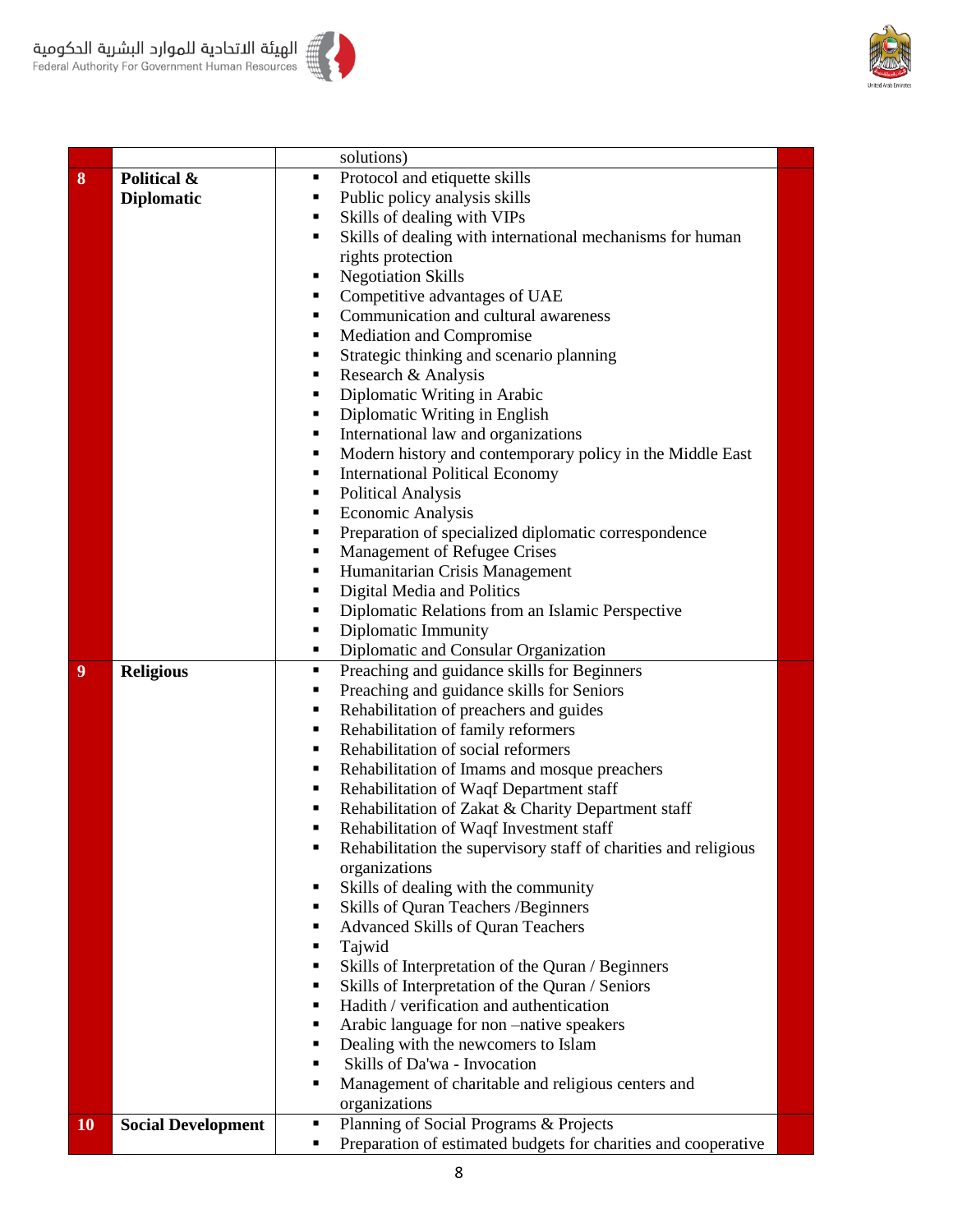



أ الهيئة الاتحادية للموارد البشرية الحكومية<br>Federal Authority For Government Human Resources

|    |                          | associations                                                                                 |                                                                                                |  |  |
|----|--------------------------|----------------------------------------------------------------------------------------------|------------------------------------------------------------------------------------------------|--|--|
|    |                          | ٠                                                                                            | Management Skills of cooperative and charitable associations                                   |  |  |
|    |                          | ٠                                                                                            | Regulatory Basics for charitable funds                                                         |  |  |
|    |                          | ٠                                                                                            | Social service skills in educational institutions                                              |  |  |
|    |                          | ٠                                                                                            | Social service skills in youth care institutions                                               |  |  |
|    |                          | ٠                                                                                            | Social service skills in health institutions                                                   |  |  |
|    |                          | ٠                                                                                            | Skills for organizing community work organizations                                             |  |  |
|    |                          | ٠                                                                                            | Skills for designing child care programs                                                       |  |  |
|    |                          | ٠                                                                                            | Skills for designing family protection programs                                                |  |  |
|    |                          | ٠                                                                                            | Skills for designing elderly care programs                                                     |  |  |
|    |                          | ٠<br>٠                                                                                       | Skills for designing care program for Disabled                                                 |  |  |
|    |                          | ٠                                                                                            | Supervisors' skills in child protection & care programs                                        |  |  |
|    |                          |                                                                                              | Skills for dealing with children in kindergartens and roles of                                 |  |  |
|    |                          | kindergarten teacher                                                                         |                                                                                                |  |  |
|    |                          | ٠                                                                                            | Skills for dealing with the qualification aspects of disability                                |  |  |
|    |                          | specialists<br>٠                                                                             |                                                                                                |  |  |
|    |                          | ٠                                                                                            | Behavioral skills of disability specialists                                                    |  |  |
|    |                          | ٠                                                                                            | Concepts and skills of volunteerism                                                            |  |  |
|    |                          | ٠                                                                                            | Designing and management of rehabilitation centers<br>Management of accommodation institutions |  |  |
|    |                          | ٠                                                                                            | Skills for dealing with the physically and psychologically                                     |  |  |
|    |                          |                                                                                              |                                                                                                |  |  |
|    |                          | battered persons                                                                             |                                                                                                |  |  |
|    |                          | Developmental Project Management<br>٠<br>Preparation of developmental project proposals<br>٠ |                                                                                                |  |  |
|    |                          | ٠                                                                                            | Designing the activities and projects of productive families                                   |  |  |
|    |                          | ٠                                                                                            | Supervision skills on family protection programs                                               |  |  |
|    |                          | ٠                                                                                            | Skills for preparing work systems and regulations for                                          |  |  |
|    |                          |                                                                                              | charitable and cooperative organizations                                                       |  |  |
|    |                          | ٠                                                                                            | International charters in the fields of childhood                                              |  |  |
|    |                          | ٠                                                                                            | International charters in the fields of women                                                  |  |  |
|    |                          | ٠                                                                                            | International charters in the fields of disability                                             |  |  |
|    |                          | ٠                                                                                            | International fields in the fields of family                                                   |  |  |
| 11 | <b>Culture, Arts and</b> | ٠                                                                                            | Basics of the study of societies and analysis of social                                        |  |  |
|    | Literature               | phenomena                                                                                    |                                                                                                |  |  |
|    |                          | ٠                                                                                            | Management of social change processes                                                          |  |  |
|    |                          | ٠                                                                                            | Designing Skills for social change programs                                                    |  |  |
|    |                          | ٠                                                                                            | Behavioral intervention skills in societies                                                    |  |  |
|    |                          | ٠                                                                                            | Skills for designing cultural activities                                                       |  |  |
|    |                          | ٠                                                                                            | Skills for evaluating cultural activities                                                      |  |  |
|    |                          | ٠                                                                                            | Capacity building in safeguarding intangible cultural heritage                                 |  |  |
|    |                          | ٠                                                                                            | Conceptual and institutional frameworks for safeguarding                                       |  |  |
|    |                          | intangible cultural heritage                                                                 |                                                                                                |  |  |
|    |                          | ٠                                                                                            | Enhancing the legal concept of intangible cultural heritage                                    |  |  |
|    |                          | ٠                                                                                            | Institutional frameworks for intangible cultural heritage                                      |  |  |
|    |                          | ٠                                                                                            | Building national cadres in risk management to protect                                         |  |  |
|    |                          |                                                                                              | cultural heritage in emergencies                                                               |  |  |
|    |                          | Modern criticism skills<br>٠                                                                 |                                                                                                |  |  |
|    |                          | Literary text analysis skills<br>٠                                                           |                                                                                                |  |  |
|    |                          | Literary Criticism Skills<br>٠                                                               |                                                                                                |  |  |
|    |                          | Writing skills for criticism<br>٠                                                            |                                                                                                |  |  |
|    |                          | ٠                                                                                            | Analysis skills for Speech and tongue of text                                                  |  |  |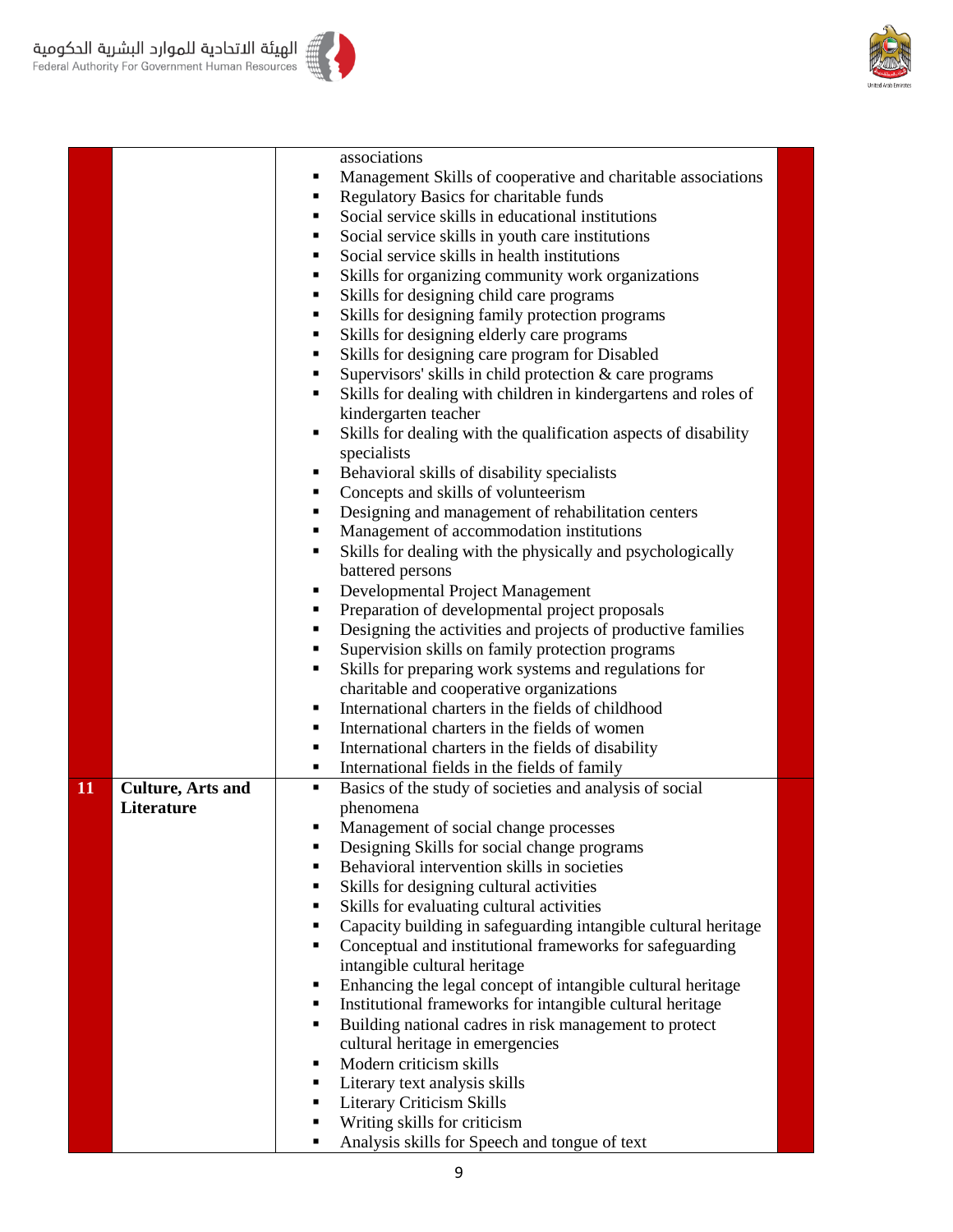

|    |              | $\blacksquare$ | Analysis of the basics of linguistics                         |  |
|----|--------------|----------------|---------------------------------------------------------------|--|
|    |              | ٠              | Article writing skills                                        |  |
|    |              | ٠              | Calligraphy skills / for beginners                            |  |
|    |              | ٠              | Calligraphy skills / for seniors                              |  |
|    |              | ٠              | Drawing skills / for beginners                                |  |
|    |              | ٠              | Drawing skills / for seniors                                  |  |
|    |              | $\blacksquare$ | Management skills for technical institutions                  |  |
|    |              | ٠              | Supervision over technical institutions                       |  |
|    |              | п              | Skills of Direction for beginners                             |  |
|    |              | ٠              | Skills of Direction for seniors                               |  |
|    |              | Ξ              | Scenario preparation skills                                   |  |
|    |              | ٠              | Acting skills                                                 |  |
|    |              | ٠              | Music for beginners                                           |  |
|    |              | $\blacksquare$ | Music for seniors                                             |  |
|    |              | ٠              |                                                               |  |
|    |              | $\blacksquare$ | Technical design skills                                       |  |
| 12 | <b>Media</b> |                | skills of journalistic work                                   |  |
|    |              | п              | skills of journalistic writing                                |  |
|    |              | ٠<br>٠         | News editing skills                                           |  |
|    |              | ٠              | Press editor preparation skills                               |  |
|    |              |                | TV and radio editing skills                                   |  |
|    |              | ٠              | Skills of TV and Radio Anchor                                 |  |
|    |              | ٠              | Management skills for media institutions                      |  |
|    |              | ٠              | Broadcasting and presentation skills                          |  |
|    |              | ٠              | Skills and arts of dealing with presidents and subordinates   |  |
|    |              | $\blacksquare$ | Organization and management of major conferences and          |  |
|    |              |                | celebrations                                                  |  |
|    |              | ٠              | Modern strategies for public relations and media              |  |
|    |              | ٠              | Work ethics in the field of public relations and protocol     |  |
|    |              | ٠              | Professional and behavioral competencies for public relations |  |
|    |              |                | practitioners                                                 |  |
|    |              | ٠              | Public relations and customer loyalty industry                |  |
|    |              | ٠              | Good media and changing customer behavior                     |  |
|    |              | ٠              | The Official Spokesman and the modern trends of the art of    |  |
|    |              |                | dealing with media                                            |  |
|    |              |                | Journalistic editing and direction skills                     |  |
|    |              |                | Modern methodologies in institutional media                   |  |
|    |              | $\blacksquare$ | Media methodologies in times of crisis                        |  |
|    |              |                | Integrated approach for the preparation of media leaders      |  |
|    |              | ٠              | Media management of events and conferences                    |  |
|    |              | ٠              | Social websites and public relations                          |  |
|    |              | ٠              | Positive Media and Public Opinion Management                  |  |
|    |              | ٠              | Skills of dealing with electronic media                       |  |
|    |              | ٠              | Planning skills for media campaigns and measurement of its    |  |
|    |              |                | effectiveness                                                 |  |
|    |              | ٠              | Management of press conferences                               |  |
|    |              | ٠              | Advanced media strategies and effective communication         |  |
|    |              |                | techniques                                                    |  |
|    |              | ٠              | <b>Electronic Press</b>                                       |  |
|    |              | ٠              | Techniques for electronic press editing in websites           |  |
|    |              | ٠              | Formulation of press releases                                 |  |
|    |              | ٠              | Design and production of newspapers and magazines             |  |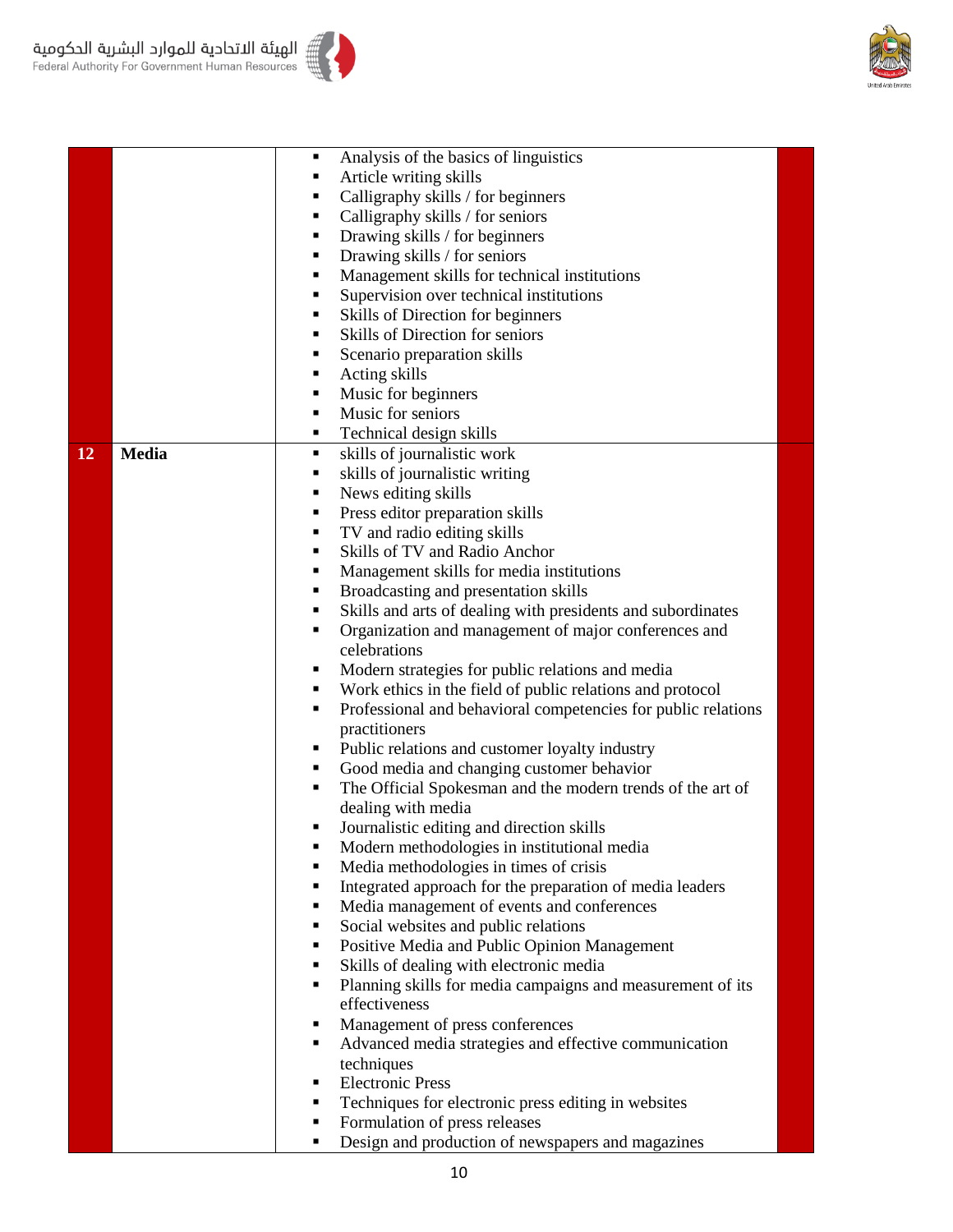



|    |                            | Preparation and qualifying media journalists<br>Ξ                  |
|----|----------------------------|--------------------------------------------------------------------|
|    |                            | Professional Broadcaster Skills<br>٠                               |
| 13 | Program & Project          | Preparation for the Project Management Professional<br>٠           |
|    | <b>Management</b>          | Certificate (PMP)                                                  |
|    |                            | <b>Project Management Skills</b><br>٠                              |
|    |                            | Establishment and Management of Project Management<br>٠            |
|    |                            | Office (PMO)                                                       |
|    |                            | <b>Effective Management of IT Projects</b><br>٠                    |
|    |                            | Project risk management<br>п                                       |
|    |                            | Evaluation of projects<br>٠                                        |
|    |                            | Designing the processes in projects<br>٠                           |
|    |                            | <b>Systems for Project Monitoring</b><br>٠                         |
| 14 | Labor                      | Settlement of labor disputes<br>٠                                  |
|    |                            | Judicial Investigation Program<br>٠                                |
|    |                            | Control on the prohibition of the housing of workers'<br>п         |
|    |                            | gatherings within families' residential areas.                     |
|    |                            | Supervision and control on markets<br>Ξ                            |
|    |                            | Inspector's powers and limits during inspection<br>Е               |
|    |                            | Skills of Inspection Forms Usage<br>٠                              |
|    |                            | Inspectors' security sense and body language<br>٠                  |
|    |                            | Ethics and decencies of inspection profession<br>٠                 |
|    |                            | Labor & Laborers Law<br>٠                                          |
|    |                            | Field inspection skills<br>٠                                       |
|    |                            | International agreements and charters on labor and laborers<br>٠   |
|    |                            | Basics of building labor relations<br>п                            |
|    |                            | Impartiality in inspections<br>п                                   |
|    |                            | Dealing with forced labor and its detection methods<br>п           |
|    |                            | Dealing with child labor<br>٠                                      |
|    |                            | Human trafficking and the basics of cooperation with security<br>٠ |
|    |                            | institutions                                                       |
| 15 | <b>Health &amp; Safety</b> | Strategies for disaster and firefighting systems<br>٠              |
|    |                            | Preventive measures against the hazards of accidents and<br>٠      |
|    |                            | work injuries                                                      |
|    |                            | Industrial hazards and methods of prevention (mechanical,<br>٠     |
|    |                            | electrical, chemical and environmental hazards)                    |
|    |                            | Security engineering for securing sensitive and critical<br>٠      |
|    |                            | infrastructure                                                     |
|    |                            | Planning for emergency management<br>٠                             |
|    |                            | Security and safety of facilities and buildings<br>٠               |
|    |                            | Advanced systems for industrial security and technical<br>٠        |
|    |                            | investigation of occupational accidents                            |
|    |                            | Advanced trends in the development of occupational safety &<br>٠   |
|    |                            | health specialists                                                 |
|    |                            | Occupational safety & health according to quality standards<br>Е   |
|    |                            | Occupational health $&$ safety measures in educational<br>п        |
|    |                            | facilities                                                         |
|    |                            | Occupational health & safety for managers and supervisors<br>٠     |
|    |                            | Effective management of occupational safety $\&$ security<br>٠     |
|    |                            | Safety in the use and handling of materials<br>٠                   |
|    |                            | English conversation within hospital divisions<br>٠                |
|    |                            | Rehabilitation Course in the Department of Health and<br>п         |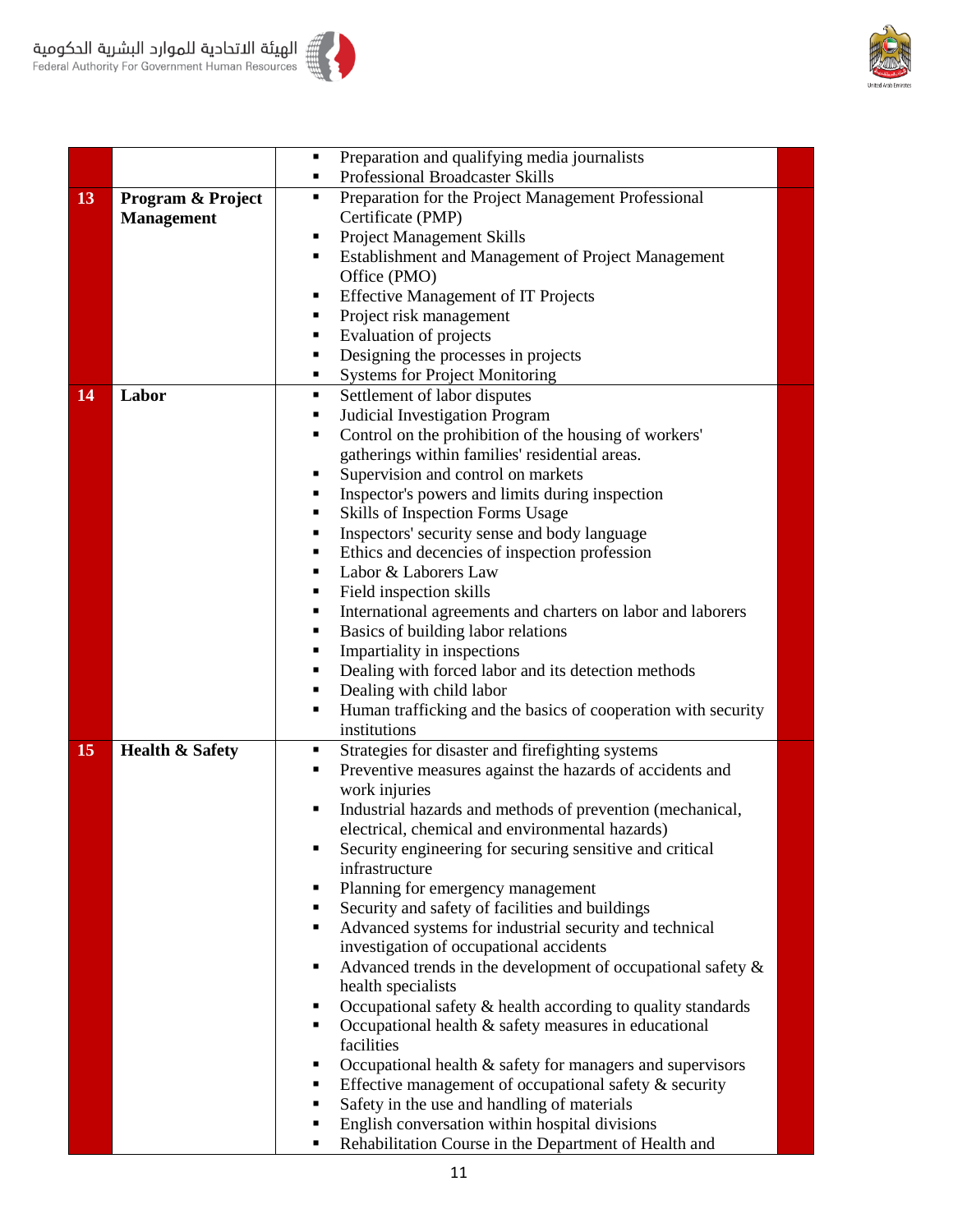



|    |                         |   | Hospitals                                                  |  |
|----|-------------------------|---|------------------------------------------------------------|--|
|    |                         |   | wrong & harmful food habits and beliefs                    |  |
|    |                         | ٠ | Occupational health & safety on practices of the nutrition |  |
|    |                         |   | department in hospital                                     |  |
|    |                         | ٠ | <b>Nutrition Specialist Course</b>                         |  |
|    |                         | ٠ | Breastfeeding promotion course                             |  |
| 16 | <b>Environment</b> and  | ٠ | Evaluation of environmental influences                     |  |
|    | Water                   | ٠ | Support environmental programs using knowledge             |  |
|    |                         |   | management                                                 |  |
|    |                         | ٠ | Improvement of energy efficiency                           |  |
|    |                         | ٠ | Global warming and climate change                          |  |
|    |                         | ٠ | Safe handling of hazardous waste                           |  |
|    |                         | ٠ | Air Pollutants - Species - Allowed Limits                  |  |
|    |                         | ٠ | Protection of the marine and terrestrial environment from  |  |
|    |                         |   | petroleum pollution                                        |  |
|    |                         |   | Clean energy and generation methods                        |  |
|    |                         | ٠ | Industrial hazards and preventive methods                  |  |
|    |                         | ٠ | Environmental Economics - Environmental Policy Analysis    |  |
|    |                         | ٠ | Handling organic waste                                     |  |
|    |                         | ٠ | Handling medical risks of environmental protection workers |  |
|    |                         | ٠ | Systems of environmental control and industrial pollution  |  |
|    |                         | ٠ | Environmental treatment of medical laboratory waste        |  |
|    |                         | ٠ | Environmental pollution inside buildings                   |  |
|    |                         | ٠ | Environmental assessment of projects                       |  |
|    |                         | ٠ | Air pollution and pollutants control                       |  |
|    |                         | ٠ | Environmental awareness and its influence on human &       |  |
|    |                         |   | economy                                                    |  |
|    |                         | ٠ | <b>Environmental Management Systems</b>                    |  |
|    |                         | ٠ | Environmental inspection and preparation of inspectors     |  |
|    |                         | ٠ | Tourism & Environment                                      |  |
|    |                         | ٠ | Investigation of environmental pollution crimes            |  |
|    |                         | ٠ | Salt agricultural techniques in dry environments           |  |
|    |                         | ٠ | Development of the skills of agricultural and irrigation   |  |
|    |                         |   | engineers                                                  |  |
|    |                         |   | Water conservation in agriculture and domestic consumption |  |
|    |                         | п | Factors affecting the establishment of gardens             |  |
|    |                         | ٠ | Farm Management                                            |  |
|    |                         | ٠ | Use of wastewater to irrigate plants in dry environments   |  |
|    |                         |   | Agricultural fertilization                                 |  |
|    |                         | ٠ | Maintenance the systems of palms, trees and irrigation     |  |
|    |                         | ٠ | Design of modern irrigation systems using SCADA system     |  |
| 17 | <b>Natural Sciences</b> | ٠ | Foundations of Mathematics Teaching                        |  |
|    |                         | ٠ | Foundations of Physics Teaching                            |  |
|    |                         | ٠ | Foundations of Chemistry Teaching                          |  |
|    |                         | ٠ | Foundations of Earth Sciences / Geology Teaching           |  |
|    |                         | ٠ | Foundations of Biology Teaching                            |  |
|    |                         | ٠ | Design skills for teaching sessions                        |  |
|    |                         | ٠ | Assessment skills of teaching sessions and lectures        |  |
|    |                         | ٠ | Lesson planning skills                                     |  |
|    |                         | ٠ | <b>Math Teacher Skills</b>                                 |  |
|    |                         | ٠ | Physics Teacher Skills                                     |  |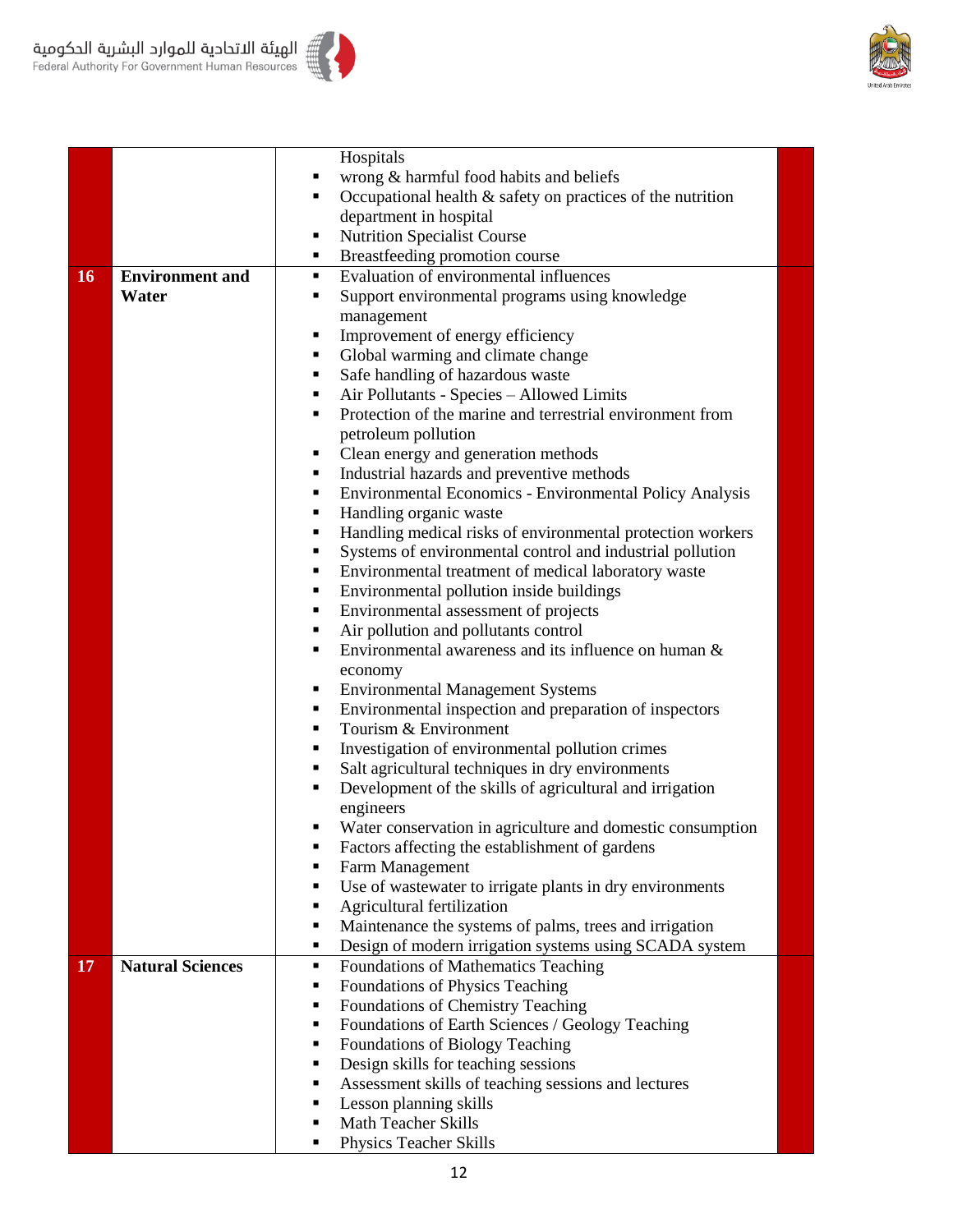

|    |                    | $\blacksquare$ | <b>Chemistry Teacher Skills</b>                                         |  |
|----|--------------------|----------------|-------------------------------------------------------------------------|--|
|    |                    |                | <b>Geology Teacher Skills</b>                                           |  |
|    |                    |                | <b>Biology Teacher Skills</b>                                           |  |
|    |                    | $\blacksquare$ | <b>Science Teacher Skills</b>                                           |  |
|    |                    | Е              | Necessary skills for students in mathematics                            |  |
|    |                    | Е              | Necessary skills for students in Physics                                |  |
|    |                    |                | Necessary skills for students in chemistry                              |  |
|    |                    | п              | Necessary skills for students in earth sciences/ geology                |  |
|    |                    | Е              | Necessary skills for students in biology                                |  |
|    |                    | п              | Teaching skills for first class students                                |  |
|    |                    | Е              | Teaching skills for middle class students                               |  |
|    |                    | ٠              | Teaching skills for advanced class students                             |  |
|    |                    | $\blacksquare$ | design skills of Laboratory sessions                                    |  |
|    |                    |                | Supervision skills over school laboratories                             |  |
|    |                    | ٠              | Security and safety skills in school laboratories                       |  |
|    |                    | Е              | Skills of handling chemicals in laboratories                            |  |
|    |                    | п              | Protection and prevention skills in biology laboratories                |  |
| 18 | <b>Economy</b> and | ٠              | <b>Statistical skills for Non-statisticians</b>                         |  |
|    | <b>Statistics</b>  | п              | Determination of price indicators                                       |  |
|    |                    | Е              | Statistical data analysis skills SPSS                                   |  |
|    |                    | $\blacksquare$ | Design of measurements and demographic data                             |  |
|    |                    | Е              | Data presentation skills in internet era                                |  |
|    |                    | п              |                                                                         |  |
|    |                    | ٠              | Administrative Data Development Skills                                  |  |
|    |                    | Е              | Measurement of public opinion polls                                     |  |
|    |                    | Е              | Design and analysis of statistical metadata                             |  |
|    |                    | п              | Planning and design of surveys                                          |  |
|    |                    | Е              | Management of statistical data quality                                  |  |
|    |                    |                | Writing statistical reports and data presentation                       |  |
|    |                    | $\blacksquare$ | Management of statistical projects<br>Control on statistical statements |  |
|    |                    | Е              |                                                                         |  |
|    |                    | Е              | Development of statistical data                                         |  |
|    |                    |                | Basic principles of official statistics                                 |  |
|    |                    | Е              | International statistical classifications                               |  |
|    |                    |                | International Certificate in Wealth & Investment Management             |  |
|    |                    |                | <b>ICWIM</b>                                                            |  |
| 19 | <b>Engineering</b> |                | Preparation of Structural Schemes                                       |  |
|    |                    |                | Development of City Centers                                             |  |
|    |                    |                | Planning of transport and traffic in cities                             |  |
|    |                    |                | Concrete works                                                          |  |
|    |                    | $\blacksquare$ | Quality control and Evaluation of Facilities with non-                  |  |
|    |                    |                | destructive testing                                                     |  |
|    |                    |                | Value Engineering and Entrepreneurship                                  |  |
|    |                    |                | Quality control in construction projects                                |  |
|    |                    | п              | Geology of Plastic Stores                                               |  |
|    |                    | п              | <b>Underground Mapping</b>                                              |  |
|    |                    | Е              | Geology of Infrastructure                                               |  |
|    |                    | ٠              | Consecutive Bedding/Alignment                                           |  |
|    |                    | ٠              | Properties of the plastic stores and carbonates                         |  |
|    |                    | $\blacksquare$ | Formation of 3-D tanks                                                  |  |
|    |                    | ٠              | Geological Evolution of petroleum system                                |  |
|    |                    | Ξ              | Evaluation of hydrocarbon detection                                     |  |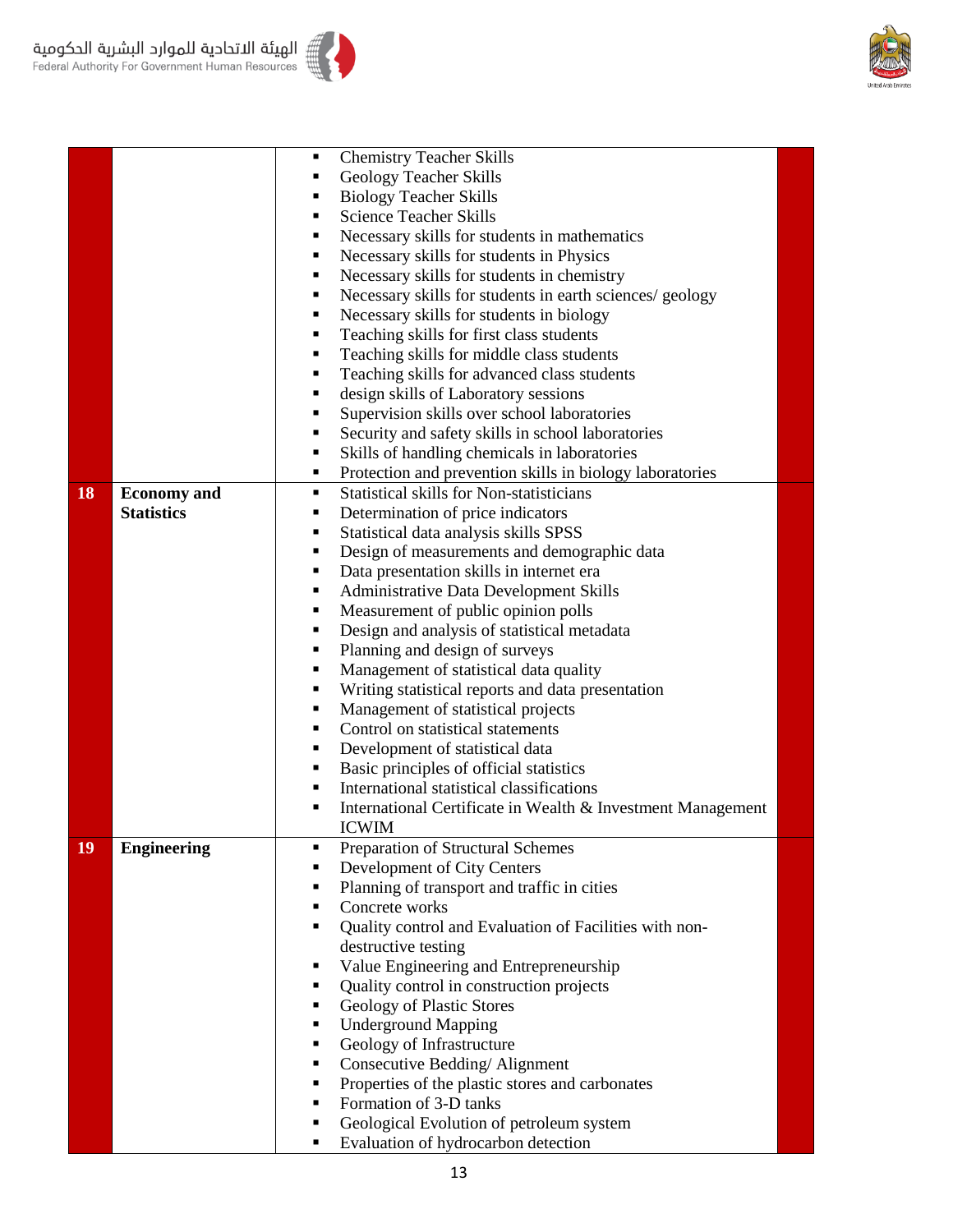



 Seismic holes- VSP applications Seismic properties and AVO analysis Discovery of basic earthquakes Analysis of seismic data Linking between oil wells and seismic data Organization of open oil pits Applied core analysis ■ Advanced Formulation Rating ■ Formation of Organization Aspects Design and analysis of wells major testing Reservoir fluid properties and EOS • Management and control of water flow design **Applied Tank Engineering** Re-manufacture of applied tanks ■ Engineering of gas tanks Reserve Evaluation Basics of drilling engineering Application and design of oil well cover and cement moulds in the petroleum industry Directional and horizontal drilling Drilling Department Removal of the suspended pipelines **HPHT Drilling Process Procedures for the construction and maintenance of oil wells** • Completion of underwater operations Oil Well Performance and Final Designs • Drilling Calculations Safe drilling operations • Drilling equipment Electronic maintenance of oil drilling platforms Mechanical maintenance of oil drilling platforms ■ Inspection of oil drilling platforms • Technical inspection of oil drilling platforms • Oil Field Production Engineering • Organization of oil wells drilling **•** Destruction of Formation **Merging production using NODAL analysis**  Pump Shaft (design, implementation and troubleshooting of problems) Artificial lift technologies Design and implementation of gas lift operations • Primary drilling operations ■ Advanced drilling operations • Oil extraction operation and maintenance Acid Stimulation Sand control ■ Hydraulic Cracking Network of screw pipes ■ Activation of oil wells Oil well production technology

■ Activation of advanced acids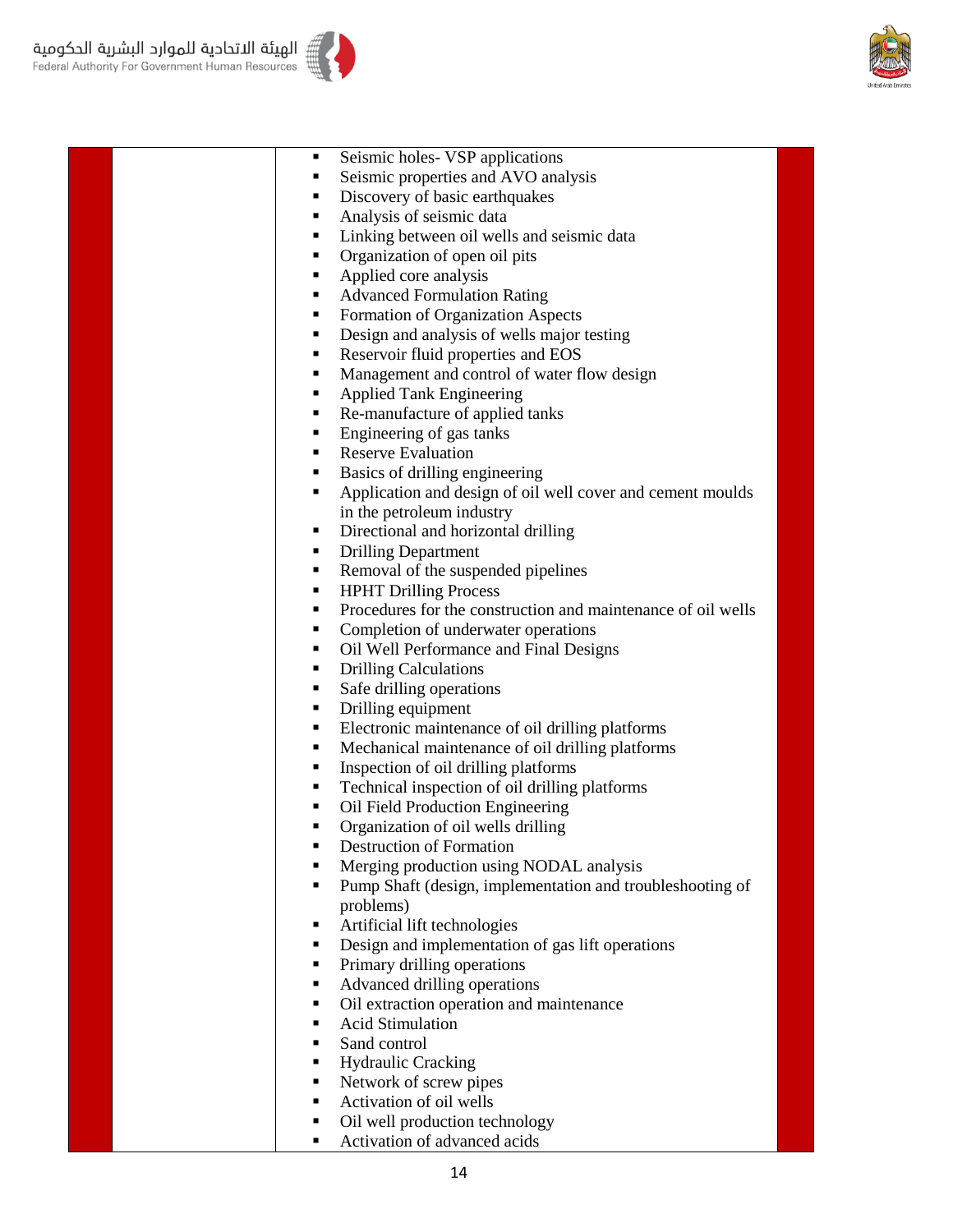



| Advanced hydraulic fragmentation                              |
|---------------------------------------------------------------|
| Advanced activation of oil wells                              |
| Field training on gas and oil production technology           |
| <b>OHL Practical Drilling</b>                                 |
| <b>Power Generation Systems</b>                               |
| Design of electrical equipment of facility                    |
| Protection and control of energy                              |
| Control on electric motor operations, protection, testing and |
| maintenance                                                   |
| Maintenance and operation of underwater used pumps            |
| Use of (VSD) for industrial control                           |
| Selection and testing of cables, inappropriate locations and  |
| welding of cables                                             |
| Problems and maintenance of overpressure of conversion        |
| lines                                                         |
| Uninterruptible power supply and maintenance of power         |
| supplies                                                      |
| Applications of electronic energy in the power system         |
| Electronic documentation and drawing standards                |
| Modern energy management system                               |
| Fundamentals of distribution systems                          |
| Planning and design of distribution network                   |
| Advanced electronic protection systems & control              |
| Electrical installations in hazardous locations               |
| Electrical lightening safety system and electrical grounding  |
| Wrong analysis in electrical networks                         |
| Analysis of failure causes                                    |
| Expected implementation, maintenance and preventive           |
| measures                                                      |
| Shut-off Plans and Plan Change                                |
| Mechanical engine shaft and engine shaft alignment            |
| Basics of operation and maintenance of the equipment of       |
| alternator                                                    |
| Advanced centrifugal pumps and positive replacement           |
| Operation and maintenance of gas turbines and turbine         |
| expander                                                      |
| Operation and maintenance of gas pressure device              |
| Analysis of measurement and protection vibration              |
| Design, construction, maintenance and operation of heat       |
| exchangers                                                    |
| Basics and applications of lubrication                        |
| Hydraulic circuit theory                                      |
| Mechanical shut-off switches and technology of shut-off       |
| switches for dry gas                                          |
| valve technology (hand valves and controlled valves)          |
| Gas and diesel exchange engines                               |
| Welding technology in core welding operations                 |
| Properties, examination and heat treatment of materials       |
| Material System (ASME II, ASTM)                               |
| Preparation of factory inspector API-570                      |
| API (1104 & 650 and 653) Review                               |
|                                                               |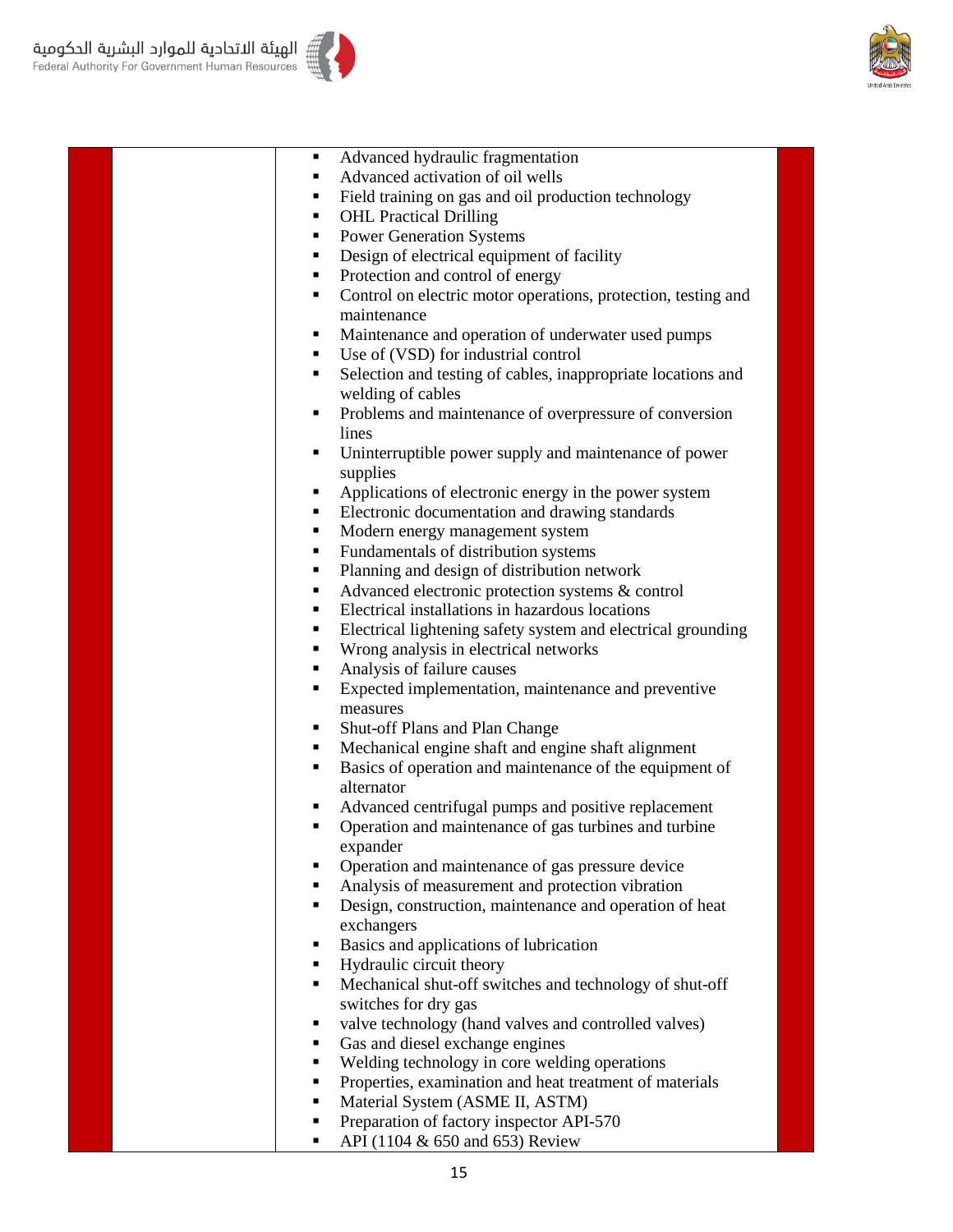



|    |                  |   | Welding Process Systems (ASME VIII, API 510, AWS)             |  |
|----|------------------|---|---------------------------------------------------------------|--|
|    |                  |   | Development of marine Deepwater operations and operation      |  |
|    |                  |   | of subsea installation                                        |  |
|    |                  | ٠ | Design, construction, inspection and maintenance of pipes and |  |
|    |                  |   | pipelines                                                     |  |
|    |                  | ٠ | Applications and principles of electrical polar protection    |  |
|    |                  | ٠ | Control on core operations and equipment                      |  |
|    |                  | ٠ | Basics of tools and controls for engineers                    |  |
|    |                  | ٠ | Instrumentation system technology and automatic tank scales   |  |
|    |                  | ٠ | Selection, maintenance and operations                         |  |
|    |                  | ٠ | of control valves                                             |  |
|    |                  | ٠ | General safety of valve devices                               |  |
|    |                  | ٠ | Technological maintenance of different valves and             |  |
|    |                  |   |                                                               |  |
|    |                  | ٠ | troubleshooting                                               |  |
|    |                  |   | Field Bus System and Total Productivity Management            |  |
|    |                  | ٠ | Basic Shared Control System and SCADA                         |  |
|    |                  | ٠ | Advanced technology in DCS & SCADA systems                    |  |
|    |                  | ٠ | PLC & SCADA Technology                                        |  |
|    |                  | ٠ | <b>Burner Management System</b>                               |  |
|    |                  | ٠ | Operation and process of heat transfer equipment              |  |
|    |                  |   | Design the process and operation of heat transfer equipment   |  |
|    |                  | ٠ | Planned shut-off, main operations, isolation, and             |  |
|    |                  |   | commissioning                                                 |  |
|    |                  | п | Solution of special problems of lab operations                |  |
|    |                  | п | Basics of sweetening and processing of crude oil              |  |
|    |                  | ٠ | Advanced processing of crude oil                              |  |
|    |                  | ٠ | Storage, shipment and use of gas and petroleum                |  |
|    |                  | ٠ | Natural gas processing                                        |  |
|    |                  | ٠ | Natural gas and LPG technology                                |  |
|    |                  | ٠ | LPG technology, NGL & LNG                                     |  |
|    |                  | ٠ | Gas drying technology                                         |  |
|    |                  | ٠ | Conversion Units in Oil Refineries                            |  |
|    |                  | ٠ | Technology of fertilizer industry                             |  |
|    |                  | ٠ | HAZOP Applications in Petroleum Industries (Level 1)          |  |
|    |                  |   | HAZOP Applications in Petroleum Industries (Level 2)          |  |
|    |                  |   | Operations of industrial facilities                           |  |
|    |                  | ٠ | Evaluation of the operating panel, control process and DCS    |  |
|    |                  |   | simulator                                                     |  |
|    |                  | ٠ | Basics of control system and the drawing path (PID, PFD and   |  |
|    |                  |   | UFD)                                                          |  |
|    |                  | ٠ | Water cooling and boilers                                     |  |
|    |                  | ٠ | Water purification and injection system                       |  |
|    |                  | ٠ | Desalination of sea water (unit of RO, MSF, and steam         |  |
|    |                  |   | pressure)                                                     |  |
|    |                  | ٠ | Control on and main causes of corrosion                       |  |
|    |                  | ٠ | Breathing apparatus and gas test                              |  |
|    |                  | ٠ | Working in an H2S environment                                 |  |
|    |                  | ٠ | Protection from Radiation                                     |  |
| 20 | <b>Education</b> | ٠ | Assessment of learning outcomes                               |  |
|    |                  | ٠ | Methods of assessment and exams                               |  |
|    |                  | ٠ | Dealing with different personal patterns of students          |  |
|    |                  |   |                                                               |  |